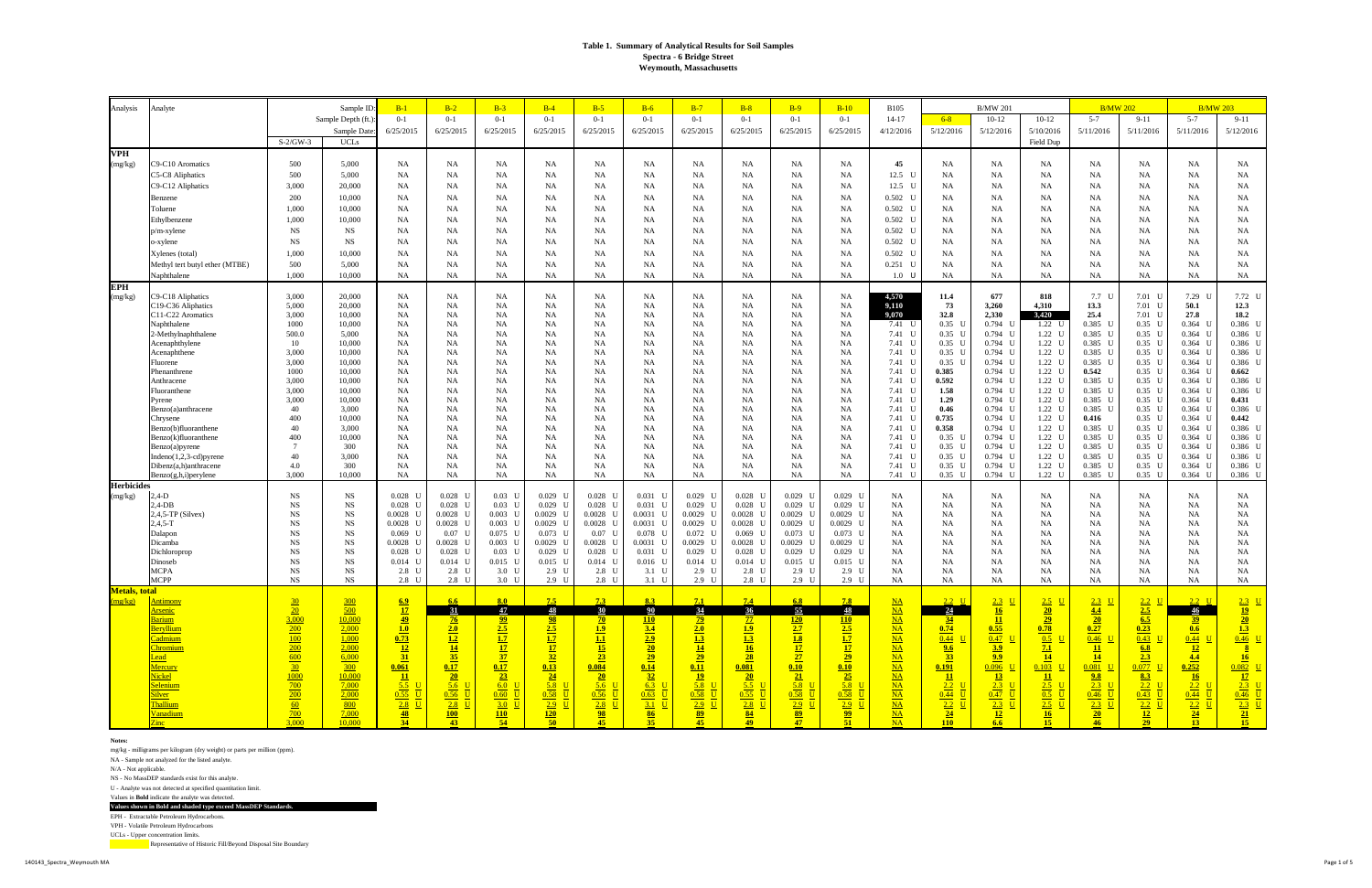#### **Notes:**

mg/kg - milligrams per kilogram (dry weight) or parts per million (ppm).

NA - Sample not analyzed for the listed analyte.

N/A - Not applicable.

NS - No MassDEP standards exist for this analyte.

U - Analyte was not detected at specified quantitation limit.

Values in **Bold** indicate the analyte was detected.

**Values shown in Bold and shaded type exceed MassDEP Standards.**

EPH - Extractable Petroleum Hydrocarbons.

VPH - Volatile Petroleum Hydrocarbons

UCLs - Upper concentration limits.

| Analysis          | Analyte                                           |                            | Sample ID                  |                           | <b>B/MW 204</b>          | <b>B/MW 205</b><br>$6 - 8$<br>$10 - 12$               |                        | <b>B-308</b>                                  | <b>B-310</b>           | $B-314$                  | $B-315$                              | <b>B-317</b>           |                        | <b>COMP-123</b>               | <b>COMP-467</b>                    | <b>COMP-8910</b>        | <u> UIVIF-123-</u><br>Fill                                                               |
|-------------------|---------------------------------------------------|----------------------------|----------------------------|---------------------------|--------------------------|-------------------------------------------------------|------------------------|-----------------------------------------------|------------------------|--------------------------|--------------------------------------|------------------------|------------------------|-------------------------------|------------------------------------|-------------------------|------------------------------------------------------------------------------------------|
|                   |                                                   |                            | Sample Depth (ft.)         | $6 - 8$                   | $8 - 10$                 |                                                       |                        | 12.0                                          | 12.5                   | 12.5                     | 12.5                                 | 11.5                   | 13.0                   | $0 - 1$                       | $0 - 1$                            | $0 - 1$                 | N/A                                                                                      |
|                   |                                                   |                            | Sample Date                | 5/10/2016                 | 5/10/2016                | 5/12/2016                                             | 5/12/2016              | 10/12/2016                                    | 10/12/2016             | 10/12/2016               | 10/12/2016                           | 10/12/2016             | 10/12/2016             | 6/10/2015                     | 6/10/2015                          | 6/10/2015               | 6/26/2015                                                                                |
|                   |                                                   | $S-2/GW-3$                 | <b>UCLs</b>                |                           |                          |                                                       |                        |                                               |                        |                          |                                      |                        |                        |                               |                                    |                         |                                                                                          |
| VPH               |                                                   |                            |                            |                           |                          |                                                       |                        |                                               |                        |                          |                                      |                        |                        |                               |                                    |                         |                                                                                          |
| (mg/kg)           | C9-C10 Aromatics                                  | 500                        | 5,000                      | <b>NA</b>                 | <b>NA</b>                | NA                                                    | <b>NA</b>              | $3.1$ U                                       | 5.59 U                 | 2.54 U                   | 5.57 U                               | 17 U                   | 140                    | <b>NA</b>                     | NA                                 | NA                      | <b>NA</b>                                                                                |
|                   | C5-C8 Aliphatics                                  | 500                        | 5,000                      | NA                        | NA                       | NA                                                    | NA                     | $3.1$ U                                       | 5.59 U                 | 2.54 U                   | 5.57 U                               | 17 U                   | 12.4 U                 | <b>NA</b>                     | <b>NA</b>                          | NA                      | NA                                                                                       |
|                   | C9-C12 Aliphatics                                 | 3,000                      | 20,000                     | <b>NA</b>                 | NA                       | NA                                                    | NA                     | $3.1$ U                                       | 5.59 U                 | 2.54 U                   | 5.57 U                               | 17 U                   | 163                    | <b>NA</b>                     | NA                                 | NA                      | NA                                                                                       |
|                   | Benzene                                           | 200                        | 10,000                     | NA                        | NA                       | NA                                                    | <b>NA</b>              | $0.124$ U                                     | $0.224$ U              | $0.102$ U                | $0.223$ U                            | $0.679$ U              | 0.498 U                | <b>NA</b>                     | NA                                 | NA                      | NA                                                                                       |
|                   | Toluene                                           | 1,000                      | 10,000                     | <b>NA</b>                 | NA                       | NA                                                    | NA                     | $0.124$ U                                     | $0.224$ U              | $0.102$ U                | $0.223$ U                            | $0.679$ U              | 0.498 U                | <b>NA</b>                     | <b>NA</b>                          | NA                      | NA                                                                                       |
|                   | Ethylbenzene                                      | 1,000                      | 10,000                     | <b>NA</b>                 | NA                       | NA                                                    | NA                     | $0.124$ U                                     | $0.224$ U              | $0.102$ U                | $0.223$ U                            | $0.679$ U              | 0.498 U                | <b>NA</b>                     | NA                                 | NA                      | NA                                                                                       |
|                   | p/m-xylene                                        | <b>NS</b><br>$_{\rm NS}$   | NS<br><b>NS</b>            | NA<br><b>NA</b>           | NA<br>NA                 | NA<br>NA                                              | <b>NA</b><br>NA        | $0.124$ U                                     | $0.224$ U<br>$0.224$ U | $0.102$ U<br>$0.102$ U   | $0.223$ U<br>$0.223$ U               | $0.679$ U<br>$0.679$ U | 0.498 U<br>0.498 U     | <b>NA</b>                     | NA                                 | NA                      | <b>NA</b>                                                                                |
|                   | o-xylene                                          | 1,000                      | 10,000                     | <b>NA</b>                 | NA                       | NA                                                    | NA                     | $0.124$ U<br>$0.124$ U                        | $0.224$ U              | $0.102$ U                | $0.223$ U                            | $0.679$ U              | 0.498 U                | <b>NA</b><br><b>NA</b>        | NA<br>NA                           | NA<br>NA                | <b>NA</b><br>NA                                                                          |
|                   | Xylenes (total)<br>Methyl tert butyl ether (MTBE) | 500                        | 5,000                      | NA                        | NA                       | NA                                                    | <b>NA</b>              | $0.062$ U                                     | $0.112$ U              | $0.051$ U                | $0.111$ U                            | 0.339 U                | $0.249$ U              | <b>NA</b>                     | NA                                 | NA                      | NA                                                                                       |
|                   | Naphthalene                                       | 1,000                      | 10,000                     | NA                        | NA                       | NA                                                    | NA                     | $0.248$ U                                     | 0.447<br>U             | $0.204$ U                | $0.446$ U                            | $1.36$ U               | $0.995$ U              | NA                            | NA                                 | NA                      | NA.                                                                                      |
| <b>EPH</b>        |                                                   |                            |                            |                           |                          |                                                       |                        |                                               |                        |                          |                                      |                        |                        |                               |                                    |                         |                                                                                          |
| (mg/kg)           | C9-C18 Aliphatics                                 | 3,000                      | 20,000                     | 7.97                      | 9.11 U                   | 6.5 U                                                 | 9.55 U                 | 7.34 U                                        | 11.2                   | 7.01 U                   | 9.36 U                               | 11 U                   | 3,740                  | NA                            | NA                                 | NA                      | 13                                                                                       |
|                   | C19-C36 Aliphatics                                | 5,000                      | 20,000                     | 51.7                      | 9.11 U                   | 8.44                                                  | 10.1                   | 7.34 U                                        | 132                    | 7.01 U                   | 9.36 U                               | 11 U                   | 6,140                  | <b>NA</b>                     | NA                                 | NA                      | 12 U                                                                                     |
|                   | C11-C22 Aromatics                                 | 3,000                      | 10,000                     | 33.5                      | 9.11 U                   | 6.5 U                                                 | 9.55 U                 | 7.34<br>U                                     | 97                     | 7.01 U                   | 9.36 U                               | 11 U                   | 5,970                  | <b>NA</b>                     | NA                                 | NA                      | 26                                                                                       |
|                   | Naphthalene                                       | 1000                       | 10,000                     | $0.362$ U                 | $0.456$ U                | $0.325$ U                                             | $0.478$ U              | U<br>0.367                                    | 0.497 U                | $0.35$ U                 | $0.468$ U                            | $0.551$ U              | 3.86 U                 | <b>NA</b>                     | NA                                 | NA                      | $0.12$ U                                                                                 |
|                   | 2-Methylnaphthalene<br>Acenaphthylene             | 500.0<br>10                | 5,000<br>10,000            | $0.362$ U<br>$0.362$ U    | $0.456$ U<br>$0.456$ U   | $0.325$ U<br>0.325 U                                  | $0.478$ U<br>$0.478$ U | 0.367<br>U<br>0.367<br>U                      | 0.497 U<br>0.497 U     | $0.35$ U<br>$0.35$ U     | $0.468$ U<br>$0.468$ U               | $0.551$ U<br>$0.551$ U | 3.86 U<br>3.86 U       | <b>NA</b><br><b>NA</b>        | <b>NA</b><br>NA                    | NA<br>NA                | 0.21<br>$0.12$ U                                                                         |
|                   | Acenaphthene                                      | 3,000                      | 10,000                     | $0.362$ U                 | $0.456$ U                | $0.325$ U                                             | $0.478$ U              | 0.367<br>U                                    | 0.497 U                | $0.35$ U                 | $0.468$ U                            | $0.551$ U              | 3.86 U                 | NA                            | NA                                 | NA                      | $0.12$ U                                                                                 |
|                   | Fluorene                                          | 3,000                      | 10,000                     | $0.362$ U                 | $0.456$ U                | $0.325$ U                                             | $0.478$ U              | 0.367<br>U                                    | 0.497 U                | $0.35$ U                 | $0.468$ U                            | $0.551$ U              | 3.86 U                 | NA                            | <b>NA</b>                          | NA                      | $0.12$ U                                                                                 |
|                   | Phenanthrene                                      | 1000                       | 10,000                     | 2.03                      | $0.456$ U                | $0.325$ U                                             | $0.478$ U              | 0.367<br>U                                    | 0.497 U                | $0.35$ U                 | $0.468$ U                            | $0.551$ U              | 3.86 U                 | <b>NA</b>                     | <b>NA</b>                          | NA                      | 0.61                                                                                     |
|                   | Anthracene                                        | 3,000                      | 10,000                     | 0.362<br>$\mathbf{U}$     | $0.456$ U                | 0.325 U                                               | $0.478$ U              | U<br>0.367                                    | 0.497 U                | $0.35$ U                 | $0.468$ U                            | $0.551$ U              | 3.86 U                 | NA                            | <b>NA</b>                          | NA                      | $0.12$ U                                                                                 |
|                   | Fluoranthene<br>Pyrene                            | 3,000<br>3,000             | 10,000<br>10,000           | 2.57<br>2.89              | $0.456$ U<br>$0.456$ U   | $0.325$ U<br>$0.325$ U                                | $0.478$ U<br>0.478 U   | 0.367<br>U<br>$0.367$ U                       | 0.497<br>U<br>0.497 U  | $0.35$ U<br>$0.35$ U     | $0.468$ U<br>$0.468$ U               | $0.551$ U<br>$0.551$ U | 3.86 U<br>3.86 U       | <b>NA</b><br><b>NA</b>        | NA<br>NA                           | NA<br>NA                | $0.12$ U<br>0.29                                                                         |
|                   | Benzo(a)anthracene                                | 40                         | 3,000                      | 1.34                      | $0.456$ U                | $0.325$ U                                             | $0.478$ U              | 0.367<br>U                                    | 0.497 U                | $0.35$ U                 | 0.468<br>U                           | $0.551$ U              | 3.86 U                 | NA                            | NA                                 | NA                      | 0.13                                                                                     |
|                   | Chrysene                                          | 400                        | 10,000                     | 1.5                       | $0.456$ U                | $0.325$ U                                             | $0.478$ U              | 0.367<br>U                                    | 0.497 U                | $0.35$ U                 | 0.468<br>U                           | $0.551$ U              | 3.86 U                 | <b>NA</b>                     | NA                                 | NA                      | 0.28                                                                                     |
|                   | Benzo(b)fluoranthene                              | 40                         | 3,000                      | 0.986                     | $0.456$ U                | $0.325$ U                                             | $0.478$ U              | U<br>0.367                                    | 0.497 U                | $0.35$ U                 | $0.468$ U                            | $0.551$ U              | 3.86 U                 | <b>NA</b>                     | <b>NA</b>                          | NA                      | 0.13                                                                                     |
|                   | Benzo(k)fluoranthene                              | 400<br>$\overline{7}$      | 10,000<br>300              | 0.908                     | $0.456$ U                | 0.325 U                                               | $0.478$ U              | 0.367<br>U                                    | U<br>0.497             | $0.35$ U                 | $0.468$ U                            | $0.551$ U              | 3.86 U                 | <b>NA</b>                     | NA                                 | NA                      | $0.12$ U                                                                                 |
|                   | Benzo(a)pyrene<br>Indeno(1,2,3-cd)pyrene          | 40                         | 3,000                      | 1.02<br>0.694             | $0.456$ U<br>$0.456$ U   | $0.325$ U<br>$0.325$ U                                | $0.478$ U<br>$0.478$ U | $0.367$ U<br>0.367<br>U                       | 0.497 U<br>0.497 U     | $0.35$ U<br>$0.35$ U     | $0.468$ U<br>0.468<br>U              | $0.551$ U<br>$0.551$ U | 3.86 U<br>3.86 U       | NA<br>NA                      | NA<br>NA                           | NA<br>NA                | $0.12$ U<br>$0.12$ U                                                                     |
|                   | Dibenz(a,h)anthracene                             | 4.0                        | 300                        | $0.362$ U                 | $0.456$ U                | $0.325$ U                                             | $0.478$ U              | 0.367<br>U                                    | 0.497 U                | $0.35$ U                 | 0.468<br>U                           | $0.551$ U              | 3.86 U                 | <b>NA</b>                     | <b>NA</b>                          | <b>NA</b>               | $0.12$ U                                                                                 |
|                   | $Benzo(g,h,i)$ per ylene                          | 3.000                      | 10,000                     | 0.71                      | $0.456$ U                | $0.325$ U                                             | $0.478$ U              | U<br>0.367                                    | U<br>0.497             | $0.35$ U                 | 0.468<br>U                           | 0.551<br>$\mathbf{U}$  | 3.86 U                 | NA                            | <b>NA</b>                          | NA                      | $0.12$ U                                                                                 |
| <b>Herbicides</b> |                                                   |                            |                            |                           |                          |                                                       |                        |                                               |                        |                          |                                      |                        |                        |                               |                                    |                         |                                                                                          |
| (mg/kg)           | $2,4-D$<br>$2,4$ -DB                              | $_{\rm NS}$                | <b>NS</b>                  | <b>NA</b>                 | <b>NA</b>                | NA                                                    | NA                     | NA                                            | <b>NA</b>              | NA                       | NA                                   | NA                     | NA                     | $0.026$ U<br>$0.026$ U        | $0.027$ U<br>$0.027$ U             | $0.027$ U               | NA                                                                                       |
|                   | $2,4,5$ -TP (Silvex)                              | $_{\rm NS}$<br>NS          | $_{\rm NS}$<br>$_{\rm NS}$ | NA<br><b>NA</b>           | <b>NA</b><br>NA          | NA<br>NA                                              | <b>NA</b><br><b>NA</b> | <b>NA</b><br>NA                               | <b>NA</b><br><b>NA</b> | <b>NA</b><br>NA          | NA<br>NA                             | NA<br>NA               | NA<br>NA               | $0.0026$ U                    | $0.0027$ U                         | $0.027$ U<br>$0.0027$ U | <b>NA</b><br><b>NA</b>                                                                   |
|                   | $2,4,5-T$                                         | $_{\rm NS}$                | <b>NS</b>                  | NA                        | <b>NA</b>                | NA                                                    | NA                     | NA                                            | <b>NA</b>              | <b>NA</b>                | NA                                   | NA                     | NA                     | $0.0026$ U                    | $0.0027$ U                         | $0.0027$ U              | <b>NA</b>                                                                                |
|                   | Dalapon                                           | $_{\rm NS}$                | $_{\rm NS}$                | NA                        | NA                       | NA                                                    | <b>NA</b>              | NA                                            | <b>NA</b>              | <b>NA</b>                | NA                                   | NA                     | NA                     | $0.065$ U                     | $0.068$ U                          | $0.066$ U               | <b>NA</b>                                                                                |
|                   | Dicamba                                           | $_{\rm NS}$                | <b>NS</b>                  | NA                        | NA                       | NA                                                    | NA                     | NA                                            | <b>NA</b>              | <b>NA</b>                | NA                                   | NA                     | NA                     | $0.0026$ U                    | $0.0027$ U                         | $0.0027$ U              | <b>NA</b>                                                                                |
|                   | Dichloroprop<br>Dinoseb                           | $_{\rm NS}$<br>$_{\rm NS}$ | $_{\rm NS}$<br>$_{\rm NS}$ | NA<br>NA                  | <b>NA</b><br><b>NA</b>   | NA<br>NA                                              | <b>NA</b><br><b>NA</b> | <b>NA</b><br><b>NA</b>                        | <b>NA</b><br><b>NA</b> | <b>NA</b><br><b>NA</b>   | NA<br>NA                             | NA<br>NA               | NA<br>NA               | $0.026$ U<br>$0.013$ U        | $0.027$ U<br>$0.014$ U             | $0.027$ U<br>$0.013$ U  | <b>NA</b><br><b>NA</b>                                                                   |
|                   | MCPA                                              | $_{\rm NS}$                | $_{\rm NS}$                | NA                        | <b>NA</b>                | NA                                                    | <b>NA</b>              | NA                                            | <b>NA</b>              | <b>NA</b>                | NA                                   | <b>NA</b>              | NA                     | 2.6 <sub>U</sub>              | 2.7 U                              | 2.7 U                   | NA                                                                                       |
|                   | <b>MCPP</b>                                       | NS                         | $_{\rm NS}$                | NA                        | NA                       | NA                                                    | <b>NA</b>              | NA                                            | NA                     | NA                       | NA                                   | NA                     | NA                     | 2.6 <sub>U</sub>              | 2.7 U                              | 2.7 U                   | NA                                                                                       |
| Metals, total     |                                                   |                            |                            |                           |                          |                                                       |                        |                                               |                        |                          |                                      |                        |                        |                               |                                    |                         |                                                                                          |
| (mg/kg)           | <u>Antimony</u>                                   | $\frac{30}{5}$             | $\frac{300}{2}$            | 2.1 U                     | 3.8                      | $2 \underline{U}$                                     | 4.2                    | $NA$                                          | $NA$                   | $NA$                     | $NA$                                 | $NA$                   | $NA$                   | $2.6$ U                       | $2.7 \quad U$                      | $2.6$ U                 |                                                                                          |
|                   | <b>Arsenic</b>                                    | 20                         | 500                        | $\frac{30}{2}$            | 90                       | 3.4                                                   | $\frac{130}{ }$        | $NA$                                          | $NA$                   | $NA$                     | $NA$                                 | $NA$                   | $\overline{\text{NA}}$ | $\frac{29}{2}$                | <u>44</u>                          | 39                      | $\overline{23}$                                                                          |
|                   | Barium<br>Beryllium                               | 3,000<br>200               | 10,000<br>2,000            | 51<br>0.66                | 94<br>2.6                | $\frac{4.5}{0.2}$ <u>U</u>                            | $\frac{81}{4.2}$       | $NA$<br>$\underline{\mathbf{NA}}$             | $NA$<br>$NA$           | $\underline{NA}$<br>$NA$ | $\underline{NA}$<br>$\underline{NA}$ | $NA$<br>$NA$           | $NA$<br>$NA$           | $\sqrt{21}$<br>$\frac{14}{1}$ |                                    | 85<br>$\overline{1.8}$  |                                                                                          |
|                   | Cadmium                                           | 100                        | 1,000                      | $0.42$ U                  | $0.55$ U                 | $0.4$ U                                               | $0.58$ U               | $\underline{NA}$                              | $NA$                   | $NA$                     | $\underline{NA}$                     | $NA$                   | $NA$                   |                               |                                    |                         |                                                                                          |
|                   | <u>Chromium</u>                                   | 200                        | 2,000                      | 15                        | 24                       | 2.5                                                   | 19                     | $NA$                                          | $NA$                   | $NA$                     | $NA$                                 | $NA$                   | $NA$                   | $\frac{1.0}{15}$              | $\frac{94}{1.9}$ $\frac{1.5}{1.7}$ | $\frac{1.3}{18}$        | $\begin{array}{r}\n 46 \\  \hline\n 1.2 \\  \hline\n 0.89 \\  \hline\n 13\n \end{array}$ |
|                   | <b>Lead</b>                                       | 600                        | 6,000                      | 32                        | 16                       | 2.1                                                   | 10                     | $NA$                                          | $NA$                   | $NA$                     | $NA$                                 | $NA$                   | $NA$                   | 23                            | $\frac{30}{2}$                     | 27                      | 13                                                                                       |
|                   | Mercury                                           | 30                         | 300                        | 0.218                     | 0.142                    | $0.068$ U                                             | $\frac{0.285}{17}$     | $\underline{NA}$                              | $NA$                   | $\underline{NA}$         | $\underline{NA}$                     | $NA$                   | $NA$                   | 0.11                          | $\frac{0.11}{27}$                  | 0.16                    | $\begin{array}{ c c }\n \hline\n 0.052 \\  \hline\n \hline\n 13\n \end{array}$           |
|                   | Nickel<br><b>Selenium</b>                         | 1000<br>700                | 10,000<br>7,000            | $\frac{19}{2}$<br>$2.1$ U | 15<br>$\overline{2.7}$ U | $\overline{1.4}$<br>$\frac{2}{2}$ U                   | 2.9 <sup>C</sup>       | $\underline{\mathbf{NA}}$<br>$\underline{NA}$ | $NA$<br>$NA$           | $NA$<br>$\underline{NA}$ | $NA$<br>$\underline{NA}$             | $NA$<br>$NA$           | $NA$<br>$NA$           | $\overline{17}$<br>5.9        | $5.3$ U                            | $\frac{25}{2}$<br>5.4   | $\frac{5.9}{ }$ U                                                                        |
|                   | <b>Silver</b>                                     | 200                        | 2,000                      | $0.42$ U                  | $0.55$ U                 | $0.4$ U                                               | $0.58$ U               | $NA$                                          | $NA$                   | $NA$                     | $NA$                                 | $NA$                   | $NA$                   | $\overline{0.52}$ U           | $0.53$ U                           | $0.52$ U                | $\overline{0.59}$ <u>U</u>                                                               |
|                   | Thallium                                          | 60                         | 800                        | $2.1$ U                   | $2.7 \quad U$            | $\frac{2}{ }$ U                                       | $2.9$ U                | $NA$                                          | $NA$                   | $NA$                     | $NA$                                 | $NA$                   | $NA$                   | 3.6                           | 3.6                                | 3.3                     | $2.9$ U                                                                                  |
|                   | Vanadium                                          | $\frac{700}{ }$            | 7,000                      | $\frac{82}{62}$           | $\frac{71}{17}$          | $\begin{array}{r} \hline 8 \\ \hline 6.5 \end{array}$ | $\frac{75}{19}$        | $\underline{NA}$                              | $NA$                   | $\underline{NA}$         | $\underline{NA}$                     | $\underline{NA}$       | $NA$                   | $\frac{90}{46}$               | $\frac{100}{49}$                   | $\frac{95}{51}$         | $\frac{33}{17}$                                                                          |
|                   | $\overline{\text{Zinc}}$                          | 3,000                      | 10,000                     |                           |                          |                                                       |                        | $\overline{\text{NA}}$                        | $\overline{\text{NA}}$ | $\overline{\text{NA}}$   | $\overline{\text{NA}}$               | NA                     | NA                     |                               |                                    |                         |                                                                                          |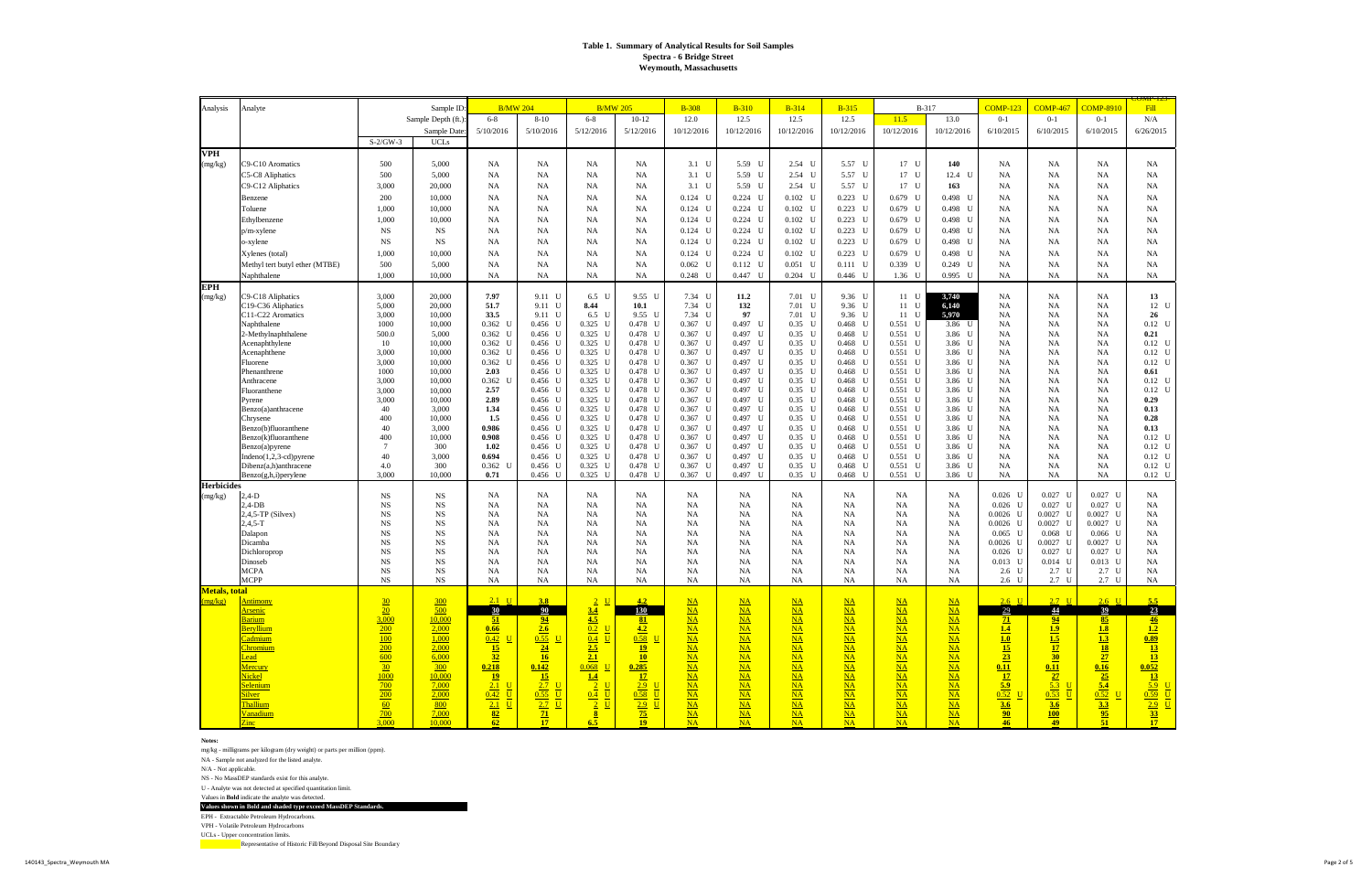#### **Notes:**

mg/kg - milligrams per kilogram (dry weight) or parts per million (ppm).

NA - Sample not analyzed for the listed analyte.

N/A - Not applicable.

NS - No MassDEP standards exist for this analyte.

U - Analyte was not detected at specified quantitation limit.

Values in **Bold** indicate the analyte was detected.

**Values shown in Bold and shaded type exceed MassDEP Standards.**

EPH - Extractable Petroleum Hydrocarbons.

VPH - Volatile Petroleum Hydrocarbons

UCLs - Upper concentration limits.

| Analysis          | Analyte                                       |                            | Sample ID:             | JMI - 123<br><b>Native</b>                                           | <u>JMIF-40</u><br>Fill                  | <u>UMIF-40</u><br><b>Native</b>                        | JIVIF-07<br><b>Native</b>      | <u>IVIF-91</u><br>Fill                |                                                                       | $TP-1$              |                                                                         |                                     | $TP-2$                                |                        | $TP-3$                                                                               |                                                      | $B-400$                   | $B-401$                  |                               |
|-------------------|-----------------------------------------------|----------------------------|------------------------|----------------------------------------------------------------------|-----------------------------------------|--------------------------------------------------------|--------------------------------|---------------------------------------|-----------------------------------------------------------------------|---------------------|-------------------------------------------------------------------------|-------------------------------------|---------------------------------------|------------------------|--------------------------------------------------------------------------------------|------------------------------------------------------|---------------------------|--------------------------|-------------------------------|
|                   |                                               |                            | Sample Depth (ft.)     | N/A                                                                  | N/A                                     | N/A                                                    | N/A                            | N/A                                   | $5 - 7$                                                               | $5 - 7$             | $7-9$                                                                   | $5 - 7$                             | $7-9$                                 | $5 - 7$                | $7-9$                                                                                | 11.4                                                 | 12.4                      | 11.5                     | 12.2                          |
|                   |                                               |                            | Sample Date:           | 6/26/2015                                                            | 6/26/2015                               | 6/26/2015                                              | 6/26/2015                      | 6/26/2015                             | 12/22/2015                                                            | 12/22/2015          | 12/22/2015                                                              | 12/21/2015                          | 12/21/2015                            | 12/21/2015             | 12/21/2015                                                                           | 12/14/2016                                           | 12/14/2016                | 12/14/2016               | 12/14/2016                    |
|                   |                                               | $S-2/GW-3$                 | <b>UCLs</b>            |                                                                      |                                         |                                                        |                                |                                       |                                                                       | Field Dup           |                                                                         |                                     |                                       |                        |                                                                                      |                                                      |                           |                          |                               |
| <b>VPH</b>        |                                               |                            |                        |                                                                      |                                         |                                                        |                                |                                       |                                                                       |                     |                                                                         |                                     |                                       |                        |                                                                                      |                                                      |                           |                          |                               |
| (mg/kg)           | C9-C10 Aromatics                              | 500                        | 5,000                  | NA                                                                   | NA                                      | <b>NA</b>                                              | <b>NA</b>                      | <b>NA</b>                             | NA                                                                    | <b>NA</b>           | <b>NA</b>                                                               | NA                                  | NA                                    | NA                     | NA                                                                                   | <b>NA</b>                                            | NA                        | <b>NA</b>                | <b>NA</b>                     |
|                   | C5-C8 Aliphatics                              | 500                        | 5,000                  | NA                                                                   | NA                                      | <b>NA</b>                                              | <b>NA</b>                      | <b>NA</b>                             | NA                                                                    | NA                  | NA                                                                      | NA                                  | <b>NA</b>                             | NA                     | NA                                                                                   | <b>NA</b>                                            | NA                        | NA                       | NA                            |
|                   | C9-C12 Aliphatics                             | 3,000                      | 20,000                 | NA                                                                   | NA                                      | <b>NA</b>                                              | NA                             | <b>NA</b>                             | NA                                                                    | <b>NA</b>           | <b>NA</b>                                                               | <b>NA</b>                           | NA                                    | NA                     | <b>NA</b>                                                                            | <b>NA</b>                                            | NA                        | <b>NA</b>                | <b>NA</b>                     |
|                   | Benzene                                       | 200                        | 10,000                 | <b>NA</b>                                                            | NA                                      | <b>NA</b>                                              | NA                             | <b>NA</b>                             | NA                                                                    | <b>NA</b>           | NA                                                                      | <b>NA</b>                           | NA                                    | NA                     | NA                                                                                   | <b>NA</b>                                            | NA                        | <b>NA</b>                | <b>NA</b>                     |
|                   | Toluene                                       | 1.000                      | 10,000                 | <b>NA</b>                                                            | NA                                      | <b>NA</b>                                              | NA                             | <b>NA</b>                             | NA                                                                    | NA                  | NA                                                                      | NA                                  | NA                                    | <b>NA</b>              | NA                                                                                   | <b>NA</b>                                            | NA                        | NA                       | NA                            |
|                   | Ethylbenzene                                  | 1,000                      | 10,000                 | <b>NA</b>                                                            | NA                                      | <b>NA</b>                                              | NA                             | <b>NA</b>                             | NA                                                                    | <b>NA</b>           | <b>NA</b>                                                               | <b>NA</b>                           | NA                                    | NA                     | <b>NA</b>                                                                            | <b>NA</b>                                            | NA                        | NA                       | <b>NA</b>                     |
|                   | $p/m$ -xylene                                 | <b>NS</b>                  | <b>NS</b>              | <b>NA</b>                                                            | NA                                      | <b>NA</b>                                              | <b>NA</b>                      | <b>NA</b>                             | NA                                                                    | <b>NA</b>           | <b>NA</b>                                                               | NA                                  | NA                                    | NA                     | NA                                                                                   | <b>NA</b>                                            | NA                        | NA                       | NA                            |
|                   | o-xylene                                      | <b>NS</b>                  | <b>NS</b>              | <b>NA</b>                                                            | NA                                      | <b>NA</b>                                              | NA                             | <b>NA</b>                             | NA                                                                    | NA                  | NA                                                                      | NA                                  | NA                                    | <b>NA</b>              | NA                                                                                   | <b>NA</b>                                            | NA                        | NA                       | NA                            |
|                   | Xylenes (total)                               | 1.000<br>500               | 10,000<br>5,000        | <b>NA</b>                                                            | NA<br>NA                                | <b>NA</b>                                              | NA                             | <b>NA</b><br><b>NA</b>                | NA<br>NA                                                              | <b>NA</b>           | <b>NA</b>                                                               | <b>NA</b><br>NA                     | NA<br>NA                              | NA                     | <b>NA</b>                                                                            | <b>NA</b><br>NA                                      | NA                        | <b>NA</b>                | <b>NA</b>                     |
|                   | Methyl tert butyl ether (MTBE)<br>Naphthalene | 1.000                      | 10,000                 | <b>NA</b><br><b>NA</b>                                               | NA                                      | <b>NA</b><br><b>NA</b>                                 | <b>NA</b><br>NA                | NA                                    | NA                                                                    | <b>NA</b><br>NA     | NA<br>NA                                                                | NA                                  | NA                                    | NA<br><b>NA</b>        | NA<br>NA                                                                             | <b>NA</b>                                            | NA<br>NA                  | <b>NA</b><br>NA          | <b>NA</b><br>NA               |
| <b>EPH</b>        |                                               |                            |                        |                                                                      |                                         |                                                        |                                |                                       |                                                                       |                     |                                                                         |                                     |                                       |                        |                                                                                      |                                                      |                           |                          |                               |
| (mg/kg)           | C9-C18 Aliphatics                             | 3,000                      | 20,000                 | NA                                                                   | 13 U                                    | <b>NA</b>                                              | <b>NA</b>                      | 14 U                                  | NA                                                                    | <b>NA</b>           | NA                                                                      | NA                                  | NA                                    | NA                     | <b>NA</b>                                                                            | 8.1 U                                                | 9.26 U                    | $11.1$ U                 | 7.76 U                        |
|                   | C19-C36 Aliphatics                            | 5,000                      | 20,000                 | <b>NA</b>                                                            | 13 U                                    | <b>NA</b>                                              | NA                             | 14 U                                  | NA                                                                    | <b>NA</b>           | NA                                                                      | <b>NA</b>                           | NA                                    | <b>NA</b>              | <b>NA</b>                                                                            | 8.1<br>U                                             | 9.26 U                    | $11.1$ U                 | 7.76 U                        |
|                   | C11-C22 Aromatics                             | 3,000                      | 10,000                 | <b>NA</b>                                                            | 22                                      | <b>NA</b>                                              | NA                             | 14 U                                  | NA                                                                    | NA                  | NA                                                                      | NA                                  | <b>NA</b>                             | <b>NA</b>              | NA                                                                                   | 11                                                   | 15                        | 11.1 U                   | 7.76 U                        |
|                   | Naphthalene                                   | 1000                       | 10,000                 | <b>NA</b>                                                            | $0.13$ U                                | <b>NA</b>                                              | NA                             | $0.14$ U                              | $0.18$ U                                                              | $0.18$ U            | $0.18$ U                                                                | 0.19                                | 0.21                                  | <b>NA</b>              | $0.21$ U                                                                             | $0.405$ U                                            | $0.463$ U                 | $0.557$ U                | 0.388 U<br>0.388 U            |
|                   | 2-Methylnaphthalene<br>Acenaphthylene         | 500.0<br>10                | 5,000<br>10,000        | <b>NA</b><br><b>NA</b>                                               | 0.16<br>$0.13$ U                        | <b>NA</b><br><b>NA</b>                                 | <b>NA</b><br>NA                | $0.14$ U<br>$0.14$ U                  | $0.18$ U<br>$0.18$ U                                                  | 0.22<br>$0.18$ U    | 0.23<br>$0.18$ U                                                        | 0.37<br>$0.19$ U                    | 0.50<br>$0.20$ U                      | NA<br>NA               | 0.28<br>$0.21$ U                                                                     | $0.405$ U<br>$0.405$ U                               | $0.463$ U<br>$0.463$ U    | $0.557$ U<br>$0.557$ U   | 0.388 U                       |
|                   | Acenaphthene                                  | 3.000                      | 10,000                 | <b>NA</b>                                                            | $0.13$ U                                | <b>NA</b>                                              | NA                             | $0.14$ U                              | $0.18$ U                                                              | $0.18$ U            | $0.18$ U                                                                | $0.19$ U                            | $0.20$ U                              | <b>NA</b>              | $0.21$ U                                                                             | $0.405$ U                                            | $0.463$ U                 | $0.557$ U                | 0.388 U                       |
|                   | Fluorene                                      | 3,000                      | 10.000                 | NA                                                                   | $0.13$ U                                | <b>NA</b>                                              | NA                             | 0.14                                  | $0.18$ U                                                              | $0.18$ U            | $0.18$ U                                                                | $0.19$ U                            | $0.20$ U                              | NA                     | $0.21$ U                                                                             | $0.405$ U                                            | $0.463$ U                 | $0.557$ U                | 0.388 U                       |
|                   | Phenanthrene                                  | 1000                       | 10.000                 | <b>NA</b>                                                            | 0.34                                    | <b>NA</b>                                              | NA                             | 0.18                                  | 0.47                                                                  | 1.2                 | 0.91                                                                    | 1.0                                 | 1.3                                   | <b>NA</b>              | 0.69                                                                                 | $0.405$ U                                            | $0.463$ U                 | $0.557$ U                | 0.388 U                       |
|                   | Anthracene                                    | 3,000                      | 10,000                 | <b>NA</b>                                                            | $0.13$ U                                | <b>NA</b>                                              | NA                             | $0.14$ U                              | $0.18$ U                                                              | 0.18                | $0.18$ L                                                                | $0.19$ U                            | $0.20$ U                              | <b>NA</b>              | $0.21$ U                                                                             | $0.405$ U                                            | $0.463$ U                 | $0.557$ U                | 0.388 U                       |
|                   | Fluoranthene<br>Pyrene                        | 3,000<br>3,000             | 10,000<br>10,000       | <b>NA</b><br><b>NA</b>                                               | $0.13$ U<br>$0.13$ U                    | <b>NA</b><br><b>NA</b>                                 | NA<br>NA                       | $0.14$ U<br>$0.14$ U                  | 0.33<br>0.50                                                          | 0.90<br>1.3         | 0.56<br>0.89                                                            | $0.19$ U<br>0.59                    | 0.24<br>0.68                          | <b>NA</b><br><b>NA</b> | $0.21$ U<br>0.24                                                                     | $0.405$ U<br>$0.405$ U                               | $0.463$ U<br>$0.463$ U    | $0.557$ U<br>$0.557$ U   | 0.388 U<br>0.388 U            |
|                   | Benzo(a)anthracene                            | 40                         | 3,000                  | <b>NA</b>                                                            | $0.13$ U                                | <b>NA</b>                                              | NA                             | $0.14$ U                              | 0.25                                                                  | 0.65                | 0.46                                                                    | 0.27                                | 0.31                                  | <b>NA</b>              | $0.21$ U                                                                             | $0.405$ U                                            | $0.463$ U                 | $0.557$ U                | 0.388 U                       |
|                   | Chrysene                                      | 400                        | 10.000                 | <b>NA</b>                                                            | $0.13$ U                                | <b>NA</b>                                              | NA                             | $0.14$ U                              | 0.31                                                                  | 0.80                | 0.62                                                                    | 0.54                                | 0.71                                  | <b>NA</b>              | 0.36                                                                                 | $0.405$ U                                            | $0.463$ U                 | $0.557$ U                | 0.388 U                       |
|                   | Benzo(b)fluoranthene                          | 40                         | 3,000                  | <b>NA</b>                                                            | $0.13$ U                                | <b>NA</b>                                              | NA                             | $0.14$ U                              | 0.24                                                                  | 0.61                | 0.49                                                                    | $0.19$ U                            | 0.25                                  | NA                     | $0.21$ U                                                                             | $0.405$ U                                            | $0.463$ U                 | $0.557$ U                | 0.388 U                       |
|                   | Benzo(k)fluoranthene                          | 400<br>$\mathcal{I}$       | 10.000                 | <b>NA</b>                                                            | $0.13$ U                                | NA                                                     | NA                             | $0.14$ U                              | $0.18$ U                                                              | 0.20                | $0.18$ U                                                                | $0.19$ U                            | $0.20$ U                              | <b>NA</b>              | $0.21$ U                                                                             | $0.405$ U                                            | $0.463$ U                 | $0.557$ U                | 0.388 U                       |
|                   | Benzo(a)pyrene<br>$Indeno(1,2,3-cd)pyrene$    | 40                         | 300<br>3.000           | <b>NA</b><br>NA                                                      | $0.13$ U<br>$0.13$ U                    | <b>NA</b><br><b>NA</b>                                 | NA<br>NA                       | $0.14$ U<br>$0.14$ U                  | 0.20<br>$0.18$ U                                                      | 0.46<br>0.20        | 0.37<br>$0.18$ U                                                        | $0.19$ U<br>$0.19$ U                | $0.20$ U<br>$0.20$ U                  | <b>NA</b><br><b>NA</b> | $0.21$ U<br>$0.21$ U                                                                 | $0.405$ U<br>$0.405$ U                               | $0.463$ U<br>$0.463$ U    | $0.557$ U<br>$0.557$ U   | 0.388 U<br>0.388 U            |
|                   | Dibenz(a,h)anthracene                         | 4.0                        | 300                    | <b>NA</b>                                                            | $0.13$ U                                | <b>NA</b>                                              | NA                             | $0.14$ U                              | $0.18$ U                                                              | $0.18$ U            | $0.18$ U                                                                | $0.19$ U                            | $0.20$ U                              | <b>NA</b>              | $0.21$ U                                                                             | $0.405$ U                                            | $0.463$ U                 | $0.557$ U                | 0.388 U                       |
|                   | Benzo(g,h,i)perylene                          | 3.000                      | 10.000                 | <b>NA</b>                                                            | $0.13$ U                                | <b>NA</b>                                              | NA                             | $0.14$ U                              | $0.18$ U                                                              | $0.18$ U            | 0.19                                                                    | $0.19$ U                            | $0.20$ U                              | NA                     | $0.21$ U                                                                             | $0.405$ U                                            | $0.463$ U                 | $0.557$ U                | $0.388$ U                     |
| <b>Herbicides</b> |                                               |                            |                        |                                                                      |                                         |                                                        |                                |                                       |                                                                       |                     |                                                                         |                                     |                                       |                        |                                                                                      |                                                      |                           |                          |                               |
| (mg/kg)           | $2,4-D$                                       | $_{\rm NS}$                | <b>NS</b>              | NA                                                                   | NA                                      | <b>NA</b>                                              | <b>NA</b>                      | <b>NA</b>                             | NA                                                                    | <b>NA</b>           | NA                                                                      | NA                                  | NA                                    | NA                     | NA                                                                                   | NA                                                   | NA                        | <b>NA</b>                | <b>NA</b>                     |
|                   | $2,4$ -DB                                     | <b>NS</b><br>NS            | <b>NS</b><br><b>NS</b> | <b>NA</b><br><b>NA</b>                                               | NA                                      | <b>NA</b><br><b>NA</b>                                 | NA<br>NA                       | <b>NA</b><br><b>NA</b>                | NA<br>NA                                                              | <b>NA</b><br>NA     | NA                                                                      | NA<br><b>NA</b>                     | NA<br>NA                              | NA<br>NA               | <b>NA</b><br>NA                                                                      | <b>NA</b><br><b>NA</b>                               | NA<br>NA                  | <b>NA</b><br><b>NA</b>   | <b>NA</b><br><b>NA</b>        |
|                   | $2,4,5$ -TP (Silvex)<br>$2,4,5-T$             | NS.                        | <b>NS</b>              | <b>NA</b>                                                            | NA<br>NA                                | <b>NA</b>                                              | NA                             | <b>NA</b>                             | NA                                                                    | NA                  | <b>NA</b><br>NA                                                         | <b>NA</b>                           | NA                                    | NA                     | NA.                                                                                  | <b>NA</b>                                            | NA                        | NA                       | NA                            |
|                   | Dalapon                                       | $_{\rm NS}$                | $_{NS}$                | <b>NA</b>                                                            | NA                                      | <b>NA</b>                                              | <b>NA</b>                      | <b>NA</b>                             | NA                                                                    | NA                  | <b>NA</b>                                                               | NA                                  | NA                                    | NA                     | NA                                                                                   | <b>NA</b>                                            | NA                        | <b>NA</b>                | NA                            |
|                   | Dicamba                                       | <b>NS</b>                  | <b>NS</b>              | <b>NA</b>                                                            | NA                                      | <b>NA</b>                                              | <b>NA</b>                      | <b>NA</b>                             | NA                                                                    | NA                  | NA                                                                      | NA                                  | <b>NA</b>                             | <b>NA</b>              | NA                                                                                   | <b>NA</b>                                            | NA                        | <b>NA</b>                | <b>NA</b>                     |
|                   | Dichloroprop                                  | <b>NS</b>                  | <b>NS</b>              | <b>NA</b>                                                            | NA                                      | NA                                                     | NA                             | <b>NA</b>                             | NA                                                                    | NA                  | NA                                                                      | NA                                  | NA                                    | <b>NA</b>              | NA.                                                                                  | <b>NA</b>                                            | NA                        | <b>NA</b>                | <b>NA</b>                     |
|                   | Dinoseb<br><b>MCPA</b>                        | $_{\rm NS}$<br>$_{\rm NS}$ | $_{NS}$<br><b>NS</b>   | <b>NA</b><br><b>NA</b>                                               | NA<br>NA                                | <b>NA</b><br><b>NA</b>                                 | NA<br>NA                       | <b>NA</b><br><b>NA</b>                | NA<br>NA                                                              | NA<br>NA            | NA<br>NA                                                                | <b>NA</b><br><b>NA</b>              | NA<br>NA                              | NA<br>NA               | NA<br>NA.                                                                            | <b>NA</b><br><b>NA</b>                               | NA<br>NA                  | <b>NA</b><br>NA          | <b>NA</b><br>NA               |
|                   | <b>MCPP</b>                                   | $_{\rm NS}$                | $_{NS}$                | <b>NA</b>                                                            | NA                                      | <b>NA</b>                                              | NA                             | NA                                    | NA                                                                    | NA                  | <b>NA</b>                                                               | NA                                  | NA                                    | <b>NA</b>              | NA                                                                                   | <b>NA</b>                                            | NA                        | NA                       | NA                            |
| Metals, total     |                                               |                            |                        |                                                                      |                                         |                                                        |                                |                                       |                                                                       |                     |                                                                         |                                     |                                       |                        |                                                                                      |                                                      |                           |                          |                               |
| (mg/kg)           | <u>Antimony</u>                               | $\frac{30}{2}$             |                        |                                                                      | 6.2                                     |                                                        | $\frac{16}{1}$                 | 7.1                                   | $2.7 \mathrm{U}$                                                      | <u>2.7 U</u>        | <u>2.7 U</u>                                                            | $2.8$ U                             | $3.0$ U                               | $2.5 \quad U$          | <u>3.1 U</u>                                                                         | $\underline{NA}$                                     | $\underline{NA}$          | <u>NA</u>                | $\underline{NA}$              |
|                   | <u>Arsenic</u>                                | 20                         | 500                    | $\frac{15}{13}$                                                      | $\frac{43}{ }$                          |                                                        | 13                             | 80                                    | 7.7                                                                   | $\frac{7.0}{23}$    | $\frac{9.8}{30}$                                                        | 31                                  | 54                                    | $\frac{46}{1}$         | $\frac{45}{5}$                                                                       | $\frac{\text{NA}}{\text{NA}}$                        | $NA$                      | $NA$                     | $NA$                          |
|                   | Barium                                        | 3,000                      | 10,000                 | $\frac{60}{1.1}$                                                     |                                         |                                                        | $\frac{59}{13}$                |                                       | 23                                                                    |                     |                                                                         | $\frac{41}{1}$                      |                                       |                        |                                                                                      |                                                      | $\underline{\mathbf{NA}}$ | $\underline{NA}$         | $NA$                          |
|                   | Beryllium<br>Cadmium                          | 200<br>100                 | 2,000<br>1,000         |                                                                      |                                         |                                                        |                                |                                       | 0.84<br>0.66                                                          | $\frac{0.73}{0.57}$ | $\frac{0.93}{0.93}$                                                     |                                     |                                       |                        |                                                                                      | $\frac{\overline{\text{NA}}}{\underline{\text{NA}}}$ | $NA$<br>$NA$              | $\underline{NA}$<br>$NA$ | $NA$<br>$NA$                  |
|                   | <u>Chromium</u>                               | 200                        | 2,000                  | $\frac{0.90}{34}$                                                    | $\frac{\frac{48}{2.8}}{\frac{1.5}{15}}$ | $\frac{16}{12}$<br>$\frac{17}{12}$<br>$\frac{1.2}{34}$ | $\frac{0.92}{35}$              | $\frac{130}{4.9}$<br>$\frac{2.6}{28}$ | $\frac{12}{2}$                                                        | $\frac{11}{1}$      | $\begin{array}{ c c }\n\hline\n0.72 \\ \hline\n\hline\n13\n\end{array}$ | $\frac{11}{13}$                     | $\frac{75}{2.7}$<br>$\frac{1.9}{9.6}$ |                        | $\frac{\underline{31}}{\underline{2.2}}$<br>$\frac{\underline{1.6}}{\underline{32}}$ | $NA$                                                 | $NA$                      | $\overline{\text{NA}}$   | $NA$                          |
|                   | Lead                                          | 600                        | 6,000                  | $\frac{34}{ }$                                                       | 12                                      | $\frac{11}{2}$                                         | 17                             | 23                                    | 10                                                                    | 9.6                 | 15                                                                      | 15                                  | $\frac{34}{5}$                        |                        | $\begin{array}{r} \n \frac{20}{0.14} \\  \hline\n \frac{21}{0.2} \\  \end{array}$    | $\frac{\text{NA}}{\text{NA}}$                        | $NA$                      | $\frac{NA}{NA}$          | NA                            |
|                   | <b>Mercury</b>                                | $\frac{30}{2}$             | 300                    | 0.16                                                                 | 0.047                                   | $0.034$ U                                              | $\frac{0.047}{25}$             | 0.095                                 | $\begin{array}{ c c }\n \hline\n 0.031 \\  \hline\n 12\n \end{array}$ | 0.033               | $\begin{array}{ c c }\n \hline\n 0.033 \\  \hline\n 14\n \end{array}$   | $0.027$ U                           | $\frac{0.049}{15}$                    |                        |                                                                                      |                                                      | $NA$                      |                          | $NA$                          |
|                   | <mark>Nickel</mark>                           | 1000                       | 10,000                 | $\begin{array}{c c}\n\hline\n\frac{24}{6.4} & \text{U}\n\end{array}$ | 38                                      | $\frac{24}{ }$                                         |                                | $\frac{27}{6.9}$ U                    | $\overline{5.3}$ U                                                    | 10                  |                                                                         | $\frac{14}{ }$<br>$\frac{1}{5.6}$ U |                                       |                        |                                                                                      | $NA$                                                 | $NA$                      | $NA$                     | $NA$                          |
|                   | Selenium<br><u>Silver</u>                     | $\frac{700}{ }$<br>200     | 7,000<br>2,000         | $0.64$ U                                                             | $6.5$ U<br>$0.65$ U                     | $\overline{6.8}$ U<br>$0.68$ U                         | $\overline{6.7}$ U<br>$0.67$ U | $0.69$ U                              | $0.53$ U                                                              | $5.4$ U<br>$0.54$ U | $\frac{5.4}{ }$ U<br>$0.54$ U                                           | $0.56$ U                            | $\overline{6.0}$ U<br>$0.60$ U        | $0.50$ U               | $0.62$ U                                                                             | $NA$<br>$\underline{\mathbf{NA}}$                    | $NA$<br>$NA$              | $NA$<br>$NA$             | $NA$<br>$NA$                  |
|                   | <b>Thallium</b>                               | 60                         | 800                    | $3.2$ U                                                              | $3.2$ U                                 | $3.4$ U                                                | $3.4$ U                        | $3.5$ U                               | $2.7 \quad U$                                                         | $2.7 \quad U$       | $2.7 \quad U$                                                           | $2.8$ U                             | $3.0$ U                               | $2.5$ U                | 3.1 U                                                                                | $\overline{\text{NA}}$                               | $NA$                      | $NA$                     | $NA$                          |
|                   | <b>Vanadium</b>                               | $\frac{700}{ }$            | 7,000                  | $\frac{46}{90}$                                                      | $\frac{40}{34}$                         | $\frac{51}{63}$                                        | $\frac{54}{69}$                | $\frac{86}{33}$                       | $\frac{33}{36}$                                                       | $\frac{31}{32}$     | $\frac{39}{38}$                                                         | $\frac{29}{30}$                     | $\frac{39}{16}$                       | $\frac{24}{14}$        | $\frac{20}{20}$                                                                      | $\frac{\text{NA}}{\text{NA}}$                        | $NA$                      | $NA$                     | $\frac{\text{NA}}{\text{NA}}$ |
|                   | $\overline{\text{Zinc}}$                      | 3.000                      | 10,000                 |                                                                      |                                         |                                                        |                                |                                       |                                                                       |                     |                                                                         |                                     |                                       |                        |                                                                                      |                                                      | NA                        | NA                       |                               |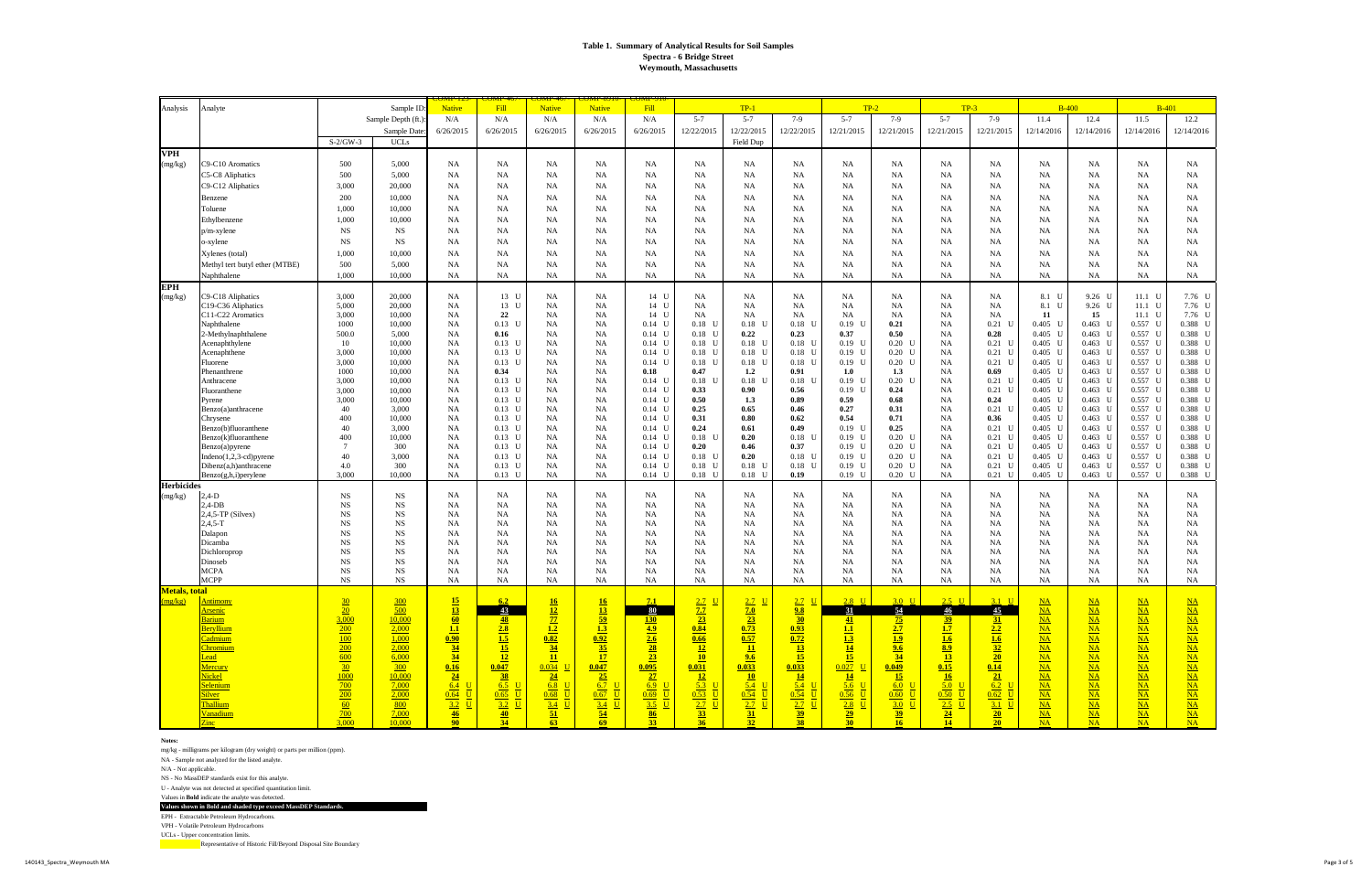#### **Notes:**

mg/kg - milligrams per kilogram (dry weight) or parts per million (ppm).

NA - Sample not analyzed for the listed analyte.

N/A - Not applicable.

NS - No MassDEP standards exist for this analyte.

U - Analyte was not detected at specified quantitation limit.

Values in **Bold** indicate the analyte was detected.

**Values shown in Bold and shaded type exceed MassDEP Standards.** EPH - Extractable Petroleum Hydrocarbons.

VPH - Volatile Petroleum Hydrocarbons

UCLs - Upper concentration limits.

| Analysis              | Analyte                                      |                          | Sample ID:         |                        | <b>B-402</b>           |                        |                               | $B-403$                          | $B-404$                        |                        |                     | $B-405$                  | <b>B-406</b>           |                        | <b>B-407</b>                      |                                  | <b>B-408</b>             | <b>B-409</b>           |                        |                        | $B-410$                 |                               |
|-----------------------|----------------------------------------------|--------------------------|--------------------|------------------------|------------------------|------------------------|-------------------------------|----------------------------------|--------------------------------|------------------------|---------------------|--------------------------|------------------------|------------------------|-----------------------------------|----------------------------------|--------------------------|------------------------|------------------------|------------------------|-------------------------|-------------------------------|
|                       |                                              |                          | Sample Depth (ft.) | 11.6                   | 12.2                   | 12.8                   | 10                            | 12                               | 11.4                           | 16.5                   | 11.5                | 12.5                     | 21                     | 12.8                   | 17.5                              | 11                               | 15                       | 10                     | 11.5                   | 11                     | 12.5                    | 14                            |
|                       |                                              |                          | Sample Date        | 12/14/2016             | 12/14/2016             | 12/14/2016             | 12/14/2016                    | 12/14/2016                       | 12/14/2016                     | 12/14/2016             | 12/14/2016          | 12/14/2016               | 12/14/2016             | 12/15/2016             | 12/15/2016                        | 12/13/2016                       | 12/13/2016               | 12/12/2016             | 12/12/2016             | 12/12/2016             | 12/12/2016              | 12/12/2016                    |
|                       |                                              | $S-2/GW-3$               | <b>UCLs</b>        |                        |                        |                        |                               |                                  |                                |                        |                     |                          |                        |                        |                                   |                                  |                          |                        |                        |                        |                         |                               |
| <b>VPH</b>            |                                              |                          |                    |                        |                        |                        |                               |                                  |                                |                        |                     |                          |                        |                        |                                   |                                  |                          |                        |                        |                        |                         |                               |
| (mg/kg)               | C9-C10 Aromatics                             | 500                      | 5,000              | NA                     | NA                     | <b>NA</b>              | NA                            | NA                               | NA                             | <b>NA</b>              | NA                  | NA                       | NA.                    | NA                     | NA                                | NA                               | NA.                      | <b>NA</b>              | <b>NA</b>              | NA                     | <b>NA</b>               | <b>NA</b>                     |
|                       | C5-C8 Aliphatics                             | 500                      | 5,000              | NA                     | NA.                    | NA                     | NA                            | NA                               | NA                             | <b>NA</b>              | NA                  | NA                       | NA                     | NA                     | <b>NA</b>                         | NA                               | NA.                      | NA                     | <b>NA</b>              | NA                     | NA.                     | NA                            |
|                       | C9-C12 Aliphatics                            | 3,000                    | 20,000             | NA                     | NA.                    | <b>NA</b>              | <b>NA</b>                     | <b>NA</b>                        | <b>NA</b>                      | <b>NA</b>              | NA                  | NA.                      | NA.                    | NA                     | <b>NA</b>                         | NA                               | NA                       | <b>NA</b>              | <b>NA</b>              | NA                     | NA                      | <b>NA</b>                     |
|                       | Benzene                                      | 200                      | 10,000             | NA                     | NA.                    | <b>NA</b>              | <b>NA</b>                     | NA                               | NA                             | NA                     | <b>NA</b>           | NA                       | NA                     | NA                     | <b>NA</b>                         | NA                               | NA                       | <b>NA</b>              | <b>NA</b>              | NA                     | NA                      | NA                            |
|                       | Toluene                                      | 1.000                    | 10,000             | NA                     | NA.                    | <b>NA</b>              | NA                            | <b>NA</b>                        | NA                             | <b>NA</b>              | NA                  | NA.                      | NA.                    | <b>NA</b>              | NA                                | NA                               | NA                       | NA                     | <b>NA</b>              | NA                     | NA.                     | NA                            |
|                       | Ethylbenzene                                 | 1,000                    | 10,000             | NA                     | NA                     | <b>NA</b>              | <b>NA</b>                     | <b>NA</b>                        | <b>NA</b>                      | <b>NA</b>              | NA                  | NA                       | NA.                    | <b>NA</b>              | <b>NA</b>                         | NA                               | NA                       | <b>NA</b>              | <b>NA</b>              | NA                     | NA                      | <b>NA</b>                     |
|                       | $p/m$ -xylene                                | <b>NS</b>                | NS                 | NA                     | NA                     | <b>NA</b>              | <b>NA</b>                     | NA                               | <b>NA</b>                      | <b>NA</b>              | NA                  | NA                       | NA                     | NA                     | <b>NA</b>                         | NA                               | NA                       | <b>NA</b>              | <b>NA</b>              | NA                     | NA                      | NA                            |
|                       | o-xylene                                     | <b>NS</b>                | NS                 | NA                     | NA.                    | <b>NA</b>              | NA                            | <b>NA</b>                        | NA                             | <b>NA</b>              | NA                  | NA.                      | NA.                    | <b>NA</b>              | NA                                | NA                               | NA                       | <b>NA</b>              | <b>NA</b>              | NA                     | NA.                     | NA                            |
|                       | Xylenes (total)                              | 1.000                    | 10,000             | NA                     | NA                     | <b>NA</b>              | <b>NA</b>                     | <b>NA</b>                        | <b>NA</b>                      | <b>NA</b>              | NA                  | NA                       | NA.                    | <b>NA</b>              | <b>NA</b>                         | NA                               | NA                       | <b>NA</b>              | NA                     | <b>NA</b>              | NA                      | <b>NA</b>                     |
|                       | Methyl tert butyl ether (MTBE)               | 500                      | 5,000              | NA                     | NA                     | <b>NA</b>              | <b>NA</b>                     | <b>NA</b>                        | NA                             | <b>NA</b>              | <b>NA</b>           | NA                       | NA                     | NA                     | NA                                | NA                               | NA                       | NA                     | <b>NA</b>              | NA                     | NA.                     | NA                            |
|                       | Naphthalene                                  | 1.000                    | 10,000             | NA                     | NA                     | NA                     | <b>NA</b>                     | NA                               | <b>NA</b>                      | <b>NA</b>              | <b>NA</b>           | NA                       | NA                     | NA                     | NA                                | NA                               | NA                       | NA                     | NA                     | NA                     | NA                      | NA                            |
| <b>EPH</b>            |                                              |                          |                    |                        |                        |                        |                               |                                  |                                |                        |                     |                          |                        |                        |                                   |                                  |                          |                        |                        |                        |                         |                               |
| (mg/kg)               | C9-C18 Aliphatics                            | 3,000                    | 20,000             | 7.18 U                 | 353                    | 8.49 U                 | 6.92 U                        | 7.29 U                           | 165                            | 7.55 U                 | $12.7\quad$         | $7.65$ U                 | $7.14-$                | 3,300                  | 7.36 U                            | 8.16 U                           | 6.81 U                   | 8.13 U                 | $9.05$ U               | 697                    | 3,690                   | 21.5                          |
|                       | C19-C36 Aliphatics<br>C11-C22 Aromatics      | 5,000<br>3,000           | 20,000<br>10,000   | 7.18 U<br>7.18 U       | 693<br>776             | 8.49 U<br>9.61         | 6.92 U<br>6.92 U              | 7.29 U<br>7.29 U                 | 278<br>704                     | 7.55 U<br>9.87         | $12.7\quad$<br>49.7 | $7.65$ U<br>$7.65$ U     | $7.14-1$<br>$7.14-1$   | 5,650<br>6,670         | 7.36 U<br>$7.36-1$                | 8.22<br>30.1                     | 6.81 U<br>6.81 U         | 8.13 U<br>37.4         | $9.05$ U<br>10.3       | 2,740<br>7,670         | 5,810<br>7,170          | 32<br>18.5                    |
|                       | Naphthalene                                  | 1000                     | 10,000             | $0.359$ U              | $0.708$ U              | $0.424$ U              | 0.346 U                       | $0.364$ U                        | $0.404$ U                      | 0.377 U                | 0.636               | $0.383$ U                | $0.357$ U              | 11.8                   | $0.368$ U                         | $0.408$ L                        | $0.341$ U                | $0.406$ U              | $0.452$ U              | 3.99 $I$               | 8.16 L                  | $0.413$ I                     |
|                       | 2-Methylnaphthalene                          | 500.0                    | 5,000              | $0.359$ U              | $0.708$ U              | $0.424$ U              | $0.346$ U                     | $0.364$ U                        | $0.404$ U                      | $0.377$ U              | 0.675               | $0.383$ U                | $0.357$ U              | 45.2                   | $0.368$ U                         | $0.408$ L                        | $0.341$ U                | $0.406$ U              | $0.452$ L              | 3.99 $L$               | 8.16 U                  | $0.413$ I                     |
|                       | Acenaphthylene                               | 10                       | 10,000             | 0.359 U                | $0.708$ U              | $0.424$ U              | $0.346$ U                     | $0.364$ U                        | $0.404$ U                      | $0.377$ U              | $0.636$ U           | $0.383$ U                | $0.357$ U              | 3.63                   | $0.368$ U                         | 0.408                            | $0.341$ U                | $0.406$ U              | $0.452$ L              | 3.99 L                 | $8.16-1$                | $0.413$ I                     |
|                       | Acenaphthene                                 | 3,000                    | 10,000             | $0.359$ U              | $0.708$ U              | $0.424$ U              | $0.346$ U                     | $0.364$ U                        | $0.404$ U                      | $0.377$ U              | $0.636$ U           | $0.383$ U                | $0.357$ U              | $3.63 \text{ U}$       | $0.368$ U                         | 0.692                            | $0.341$ U                | $0.406$ U              | $0.452$ U              | 3.99 $L$               | $8.16-1$                | $0.413$ I                     |
|                       | Fluorene<br>Phenanthrene                     | 3.000<br>1000            | 10,000<br>10.000   | 0.359 U<br>$0.359$ U   | $0.708$ U<br>$0.708$ U | $0.424$ U<br>$0.424$ U | $0.346$ U<br>0.346 U          | $0.364$ U<br>$0.364$ U           | $0.404$ U<br>1.61              | $0.377$ U<br>$0.377$ U | $0.636$ I<br>1.99   | $0.383$ U<br>$0.383$ U   | $0.357$ U<br>$0.357$ U | $3.63 \quad U$<br>8.97 | $0.368$ U<br>$0.368$ U            | 0.408<br>0.438                   | $0.341$ U<br>$0.341$ U   | $0.406$ U<br>$0.406$ U | $0.452$ L<br>$0.452$ U | 3.99 L<br>3.99 L       | $8.16-1$<br>$8.16-1$    | $0.413$ I<br>$0.413$ I        |
|                       | Anthracene                                   | 3,000                    | 10,000             | $0.359$ U              | $0.708$ U              | $0.424$ U              | $0.346$ U                     | $0.364$ U                        | $0.404$ U                      | $0.377$ U              | 0.636               | $0.383$ U                | $0.357$ U              | 3.63 $L$               | $0.368$ U                         | 0.408                            | $0.341$ U                | $0.406$ U              | $0.452 \quad L$        | 3.99 U                 | 8.16 U                  | $0.413$ I                     |
|                       | Fluoranthene                                 | 3,000                    | 10,000             | 0.359 U                | $0.708$ U              | $0.424$ U              | $0.346$ U                     | $0.364$ U                        | $0.404$ U                      | $0.377$ U              | 1.13                | $0.383$ U                | $0.357$ U              | $3.63$ I               | $0.368$ L                         | 0.408                            | $0.341$ U                | $0.406$ U              | $0.452$ L              | 3.99 L                 | 8.16                    | $0.413$ 1                     |
|                       | Pyrene                                       | 3,000                    | 10,000             | $0.359$ U              | $0.708$ U              | $0.424$ U              | $0.346$ U                     | $0.364$ U                        | 1.08                           | $0.377$ U              | 1.67                | $0.383$ U                | $0.357$ U              | 3.63 $L$               | $0.368$ U                         | 0.408                            | $0.341$ U                | $0.406$ U              | $0.452$ U              | 3.99 $L$               | $8.16-1$                | $0.413$ I                     |
|                       | Benzo(a)anthracene                           | 40                       | 3,000              | 0.359 U                | $0.708$ U              | $0.424$ U              | $0.346$ U                     | $0.364$ U                        | $0.404$ U                      | $0.377$ U              | 0.943               | 0.383 U                  | $0.357$ U              | 3.63 $U$               | $0.368$ U                         | $0.408$ U                        | $0.341$ L                | $0.406$ U              | $0.452$ L              | 3.99 $L$               | $8.16-1$                | $0.413$ I                     |
|                       | Chrysene                                     | 400                      | 10.000             | $0.359$ U              | $0.708$ U              | $0.424$ U              | 0.346 U                       | $0.364$ U                        | 1.19                           | $0.377$ U              | 1.42                | $0.383$ U                | $0.357$ U              | 3.63 $L$               | $0.368$ L                         | $0.408$ L                        | $0.341$ L                | $0.406$ U              | $0.452$ U              | 3.99 L                 | 8.16 L                  | $0.413$ I                     |
|                       | Benzo(b)fluoranthene<br>Benzo(k)fluoranthene | 40<br>400                | 3,000<br>10,000    | $0.359$ U<br>0.359 U   | $0.708$ U<br>$0.708$ U | $0.424$ U<br>$0.424$ U | $0.346$ U<br>$0.346$ U        | $0.364$ U<br>$0.364$ U           | $0.404$ U<br>$0.404$ U         | $0.377$ U<br>$0.377$ U | 0.655<br>$0.636$ U  | $0.383$ U<br>$0.383$ U   | $0.357$ U<br>$0.357$ U | 3.63 $L$<br>3.63 $L$   | $0.368$ U<br>$0.368$ U            | $0.408$ L<br>0.408               | $0.341$ L<br>$0.341$ U   | $0.406$ U<br>$0.406$ U | $0.452$ L<br>$0.452$ L | 3.99 $L$<br>3.99 L     | 8.16 U<br>$8.16-1$      | $0.413$ I<br>$0.413$ I        |
|                       | Benzo(a)pyrene                               | $\overline{7}$           | 300                | $0.359$ U              | $0.708$ U              | $0.424$ U              | $0.346$ U                     | $0.364$ U                        | $0.404$ U                      | $0.377$ U              | 0.799               | $0.383$ U                | $0.357$ U              | 3.63 $L$               | $0.368$ U                         | 0.408                            | $0.341$ U                | $0.406$ U              | $0.452$ L              | 3.99 $L$               | $8.16-1$                | $0.413$ I                     |
|                       | Indeno $(1,2,3$ -cd)pyrene                   | 40                       | 3,000              | 0.359 U                | $0.708$ U              | $0.424$ U              | $0.346$ U                     | $0.364$ U                        | $0.404$ U                      | $0.377$ U              | 0.636               | 0.383 U                  | $0.357$ U              | 3.63 $L$               | $0.368$ U                         | 0.408                            | $0.341$ U                | $0.406$ U              | $0.452$ L              | 3.99 L                 | $8.16-1$                | $0.413$ U                     |
|                       | Dibenz(a,h)anthracene                        | 4.0                      | 300                | $0.359$ U              | $0.708$ U              | $0.424$ U              | $0.346$ U                     | $0.364$ U                        | $0.404$ U                      | $0.377$ U              | $0.636$ U           | $0.383$ U                | $0.357$ U              | 3.63 $L$               | $0.368$ L                         | 0.742                            | 0.341                    | $0.406$ U              | $0.452$ I              | 3.99 $L$               | 8.16 L                  | $0.413$ I                     |
|                       | $Benzo(g,h,i)$ per ylene                     | 3.000                    | 10.000             | $0.359$ U              | $0.708$ U              | $0.424$ U              | $0.346$ U                     | $0.364$ U                        | $0.404$ U                      | $0.377$ U              | $0.636$ U           | $0.383$ U                | $0.357$ U              | $3.63 \quad U$         | $0.368$ U                         | $0.408$ U                        | $0.341$ U                | $0.406$ U              | $0.452 \quad L$        | 3.99 U                 | 8.16 U                  | $0.413$ U                     |
| <b>Herbicides</b>     |                                              |                          |                    |                        |                        |                        |                               |                                  |                                |                        |                     |                          |                        |                        |                                   |                                  |                          |                        |                        |                        |                         |                               |
| (mg/kg)               | $2,4-D$<br>$2,4$ -DB                         | <b>NS</b><br>$_{NS}$     | NS<br>NS           | NA<br>NA               | NA<br>NA               | NA<br>NA               | NA<br>NA                      | NA<br><b>NA</b>                  | NA<br>NA                       | <b>NA</b><br>NA        | NA<br>NA            | NA<br>NA                 | NA.<br>NA.             | NA.<br>NA              | NA<br>NA                          | NA<br>NA                         | NA<br>NA                 | NA<br>NA               | NA<br>ΝA               | NA<br>NA               | <b>NA</b><br>NA         | <b>NA</b><br><b>NA</b>        |
|                       | $2,4,5$ -TP (Silvex)                         | <b>NS</b>                | <b>NS</b>          | <b>NA</b>              | NA                     | <b>NA</b>              | <b>NA</b>                     | <b>NA</b>                        | <b>NA</b>                      | NA                     | NA                  | <b>NA</b>                | NA.                    | NA                     | <b>NA</b>                         | NA                               | NA                       | <b>NA</b>              | <b>NA</b>              | NA                     | NA                      | <b>NA</b>                     |
|                       | $2,4,5-T$                                    | <b>NS</b>                | NS                 | NA                     | NA                     | NA                     | NA                            | <b>NA</b>                        | NA                             | NA                     | <b>NA</b>           | NA.                      | NA.                    | NA                     | NA                                | NA                               | NA                       | NA                     | <b>NA</b>              | NA.                    | NA.                     | NA                            |
|                       | Dalapon                                      | $_{NS}$                  | NS                 | NA                     | NA                     | <b>NA</b>              | <b>NA</b>                     | <b>NA</b>                        | <b>NA</b>                      | <b>NA</b>              | NA                  | NA                       | NA                     | NA                     | <b>NA</b>                         | NA                               | NA                       | <b>NA</b>              | <b>NA</b>              | NA                     | NA                      | NA                            |
|                       | Dicamba                                      | <b>NS</b>                | NS                 | NA                     | NA                     | <b>NA</b>              | <b>NA</b>                     | <b>NA</b>                        | <b>NA</b>                      | <b>NA</b>              | NA                  | NA.                      | NA.                    | NA                     | NA                                | NA                               | NA                       | <b>NA</b>              | NA                     | NA                     | NA                      | <b>NA</b>                     |
|                       | Dichloroprop<br>Dinoseb                      | $_{\rm NS}$<br><b>NS</b> | NS<br>NS           | NA<br>NA               | NA<br>NA               | NA<br><b>NA</b>        | NA<br><b>NA</b>               | <b>NA</b><br>NA                  | NA<br><b>NA</b>                | NA<br><b>NA</b>        | NA<br>NA            | NA.                      | NA.<br>NA.             | NA                     | NA<br><b>NA</b>                   | NA<br>NA                         | NA.<br><b>NA</b>         | NA<br><b>NA</b>        | ΝA<br><b>NA</b>        | NA<br>NA               | NA.<br>NA               | <b>NA</b><br><b>NA</b>        |
|                       | <b>MCPA</b>                                  | <b>NS</b>                | NS                 | <b>NA</b>              | NA                     | NA                     | NA                            | <b>NA</b>                        | NA                             | NA                     | <b>NA</b>           | NA<br>NA.                | NA                     | NA<br>NA               | NA                                | NA                               | NA                       | NA                     | <b>NA</b>              | NA.                    | NA.                     | NA                            |
|                       | <b>MCPP</b>                                  | $_{\rm NS}$              | NS                 | NA                     | NA                     | <b>NA</b>              | <b>NA</b>                     | <b>NA</b>                        | <b>NA</b>                      | <b>NA</b>              | <b>NA</b>           | NA                       | NA                     | NA                     | <b>NA</b>                         | NA                               | NA                       | <b>NA</b>              | <b>NA</b>              | NA                     | NA                      | NA                            |
| <b>Metals</b> , total |                                              |                          |                    |                        |                        |                        |                               |                                  |                                |                        |                     |                          |                        |                        |                                   |                                  |                          |                        |                        |                        |                         |                               |
|                       | <u>Antimony</u>                              | <u>30</u>                | $\frac{300}{2}$    | $\overline{\text{NA}}$ | $\underline{NA}$       | $\underline{NA}$       | $\underline{NA}$              | $\underline{NA}$                 | <u>NA</u>                      | $NA$                   | $NA$                | $\mathbf{M}$             | $\underline{NA}$       | $\underline{NA}$       | $\underline{NA}$                  | $_{\rm NA}$                      | $\underline{NA}$         | $_{\rm NA}$            | $\underline{NA}$       | $\overline{\text{NA}}$ | $\underline{NA}$        |                               |
|                       | <u>Arsenic</u>                               | 20                       | 500                | NA                     | $\overline{\text{NA}}$ | $NA$                   | $\frac{\text{NA}}{\text{NA}}$ | $NA$                             | $\frac{NA}{NA}$                | $N_A$                  | $NA$                | NA                       | NA                     | $NA$                   | $NA$                              | $NA$                             | $NA$                     | $NA$                   | $NA$                   | $NA$                   | $NA$                    | $\frac{\text{NA}}{\text{NA}}$ |
|                       | Barium                                       | 3,000                    | 10,000<br>2,000    | $NA$                   | $NA$                   | $NA$                   |                               | $NA$                             |                                | $N_{\rm A}$            | $NA$                | $NA$                     | $NA$                   | $NA$                   | $\underline{NA}$                  | $NA$                             | $NA$                     | $NA$                   | $NA$                   | $NA$                   | $NA$                    |                               |
|                       | Beryllium<br>Cadmium                         | 200<br>$\frac{100}{ }$   | 1,000              | $NA$<br>$NA$           | $NA$<br>$NA$           | $NA$<br>$NA$           | $\underline{NA}$<br>$NA$      | $\overline{\text{NA}}$<br>$NA$   | $\overline{\text{NA}}$<br>$NA$ | $N_{\rm A}$<br>$NA$    | $N_{\rm A}$<br>$NA$ | $N_A$<br>$NA$            | $NA$<br>$N_{A}$        | $NA$<br>$NA$           | $\underline{NA}$<br>$NA$          | $NA$<br>$NA$                     | $NA$<br>$NA$             | $NA$<br>$NA$           | $NA$<br>$NA$           | $NA$<br>$NA$           | $NA$<br>$NA$            | $\underline{NA}$<br>$NA$      |
|                       | Chromium                                     | 200                      | 2,000              | $NA$                   | NA                     | $NA$                   | $NA$                          | $NA$                             | $NA$                           | $NA$                   | $N_{A}$             | $N_A$                    | NA                     | $NA$                   | $\underline{\mathbf{NA}}$         | $NA$                             | $NA$                     | $NA$                   | $NA$                   | $NA$                   | $NA$                    | $\underline{\mathbf{NA}}$     |
|                       | Lead                                         | 600                      | 6,000              | NA                     | NA                     | $NA$                   | $NA$                          | $NA$                             | $N_{A}$                        | $N_A$                  | NA                  | NA                       | NA                     | $NA$                   | $NA$                              | $NA$                             | $NA$                     | NA                     | $NA$                   | $NA$                   | $\overline{\mathbf{M}}$ | $NA$                          |
|                       | Mercury                                      | $\frac{30}{2}$           | 300                | $NA$                   | $NA$                   | $NA$                   | $NA$                          | $NA$                             | $N_{A}$                        | $NA$                   | NA                  | $\overline{\mathbf{NA}}$ | NA                     | $NA$                   | $NA$                              | $NA$                             | $NA$                     | $NA$                   | $NA$                   | $NA$                   | $NA$                    | $NA$                          |
|                       | Nickel                                       | 1000                     | 10,000             | $N_A$                  | NA                     | $NA$                   | $NA$                          | $NA$                             | $N_{A}$                        | $NA$                   | $N_{A}$             | $N_A$                    | $N_{A}$                | $NA$                   | $\underline{NA}$                  | $NA$                             | $NA$                     | $NA$                   | $NA$                   | $NA$                   | $N_{\rm A}$             | $NA$                          |
|                       | Selenium                                     | $\frac{700}{ }$<br>200   | 7,000<br>2,000     | $NA$<br>$NA$           | $NA$<br>NA             | $NA$<br>$NA$           | $NA$                          | $NA$<br>$\overline{\mathbf{NA}}$ | $NA$<br>$NA$                   | $NA$<br>$NA$           | $NA$                | $N_{\rm A}$<br>$N_A$     | $N_{A}$<br>$N_{A}$     | $NA$                   | $NA$                              | $NA$<br>$\overline{\mathbf{NA}}$ | $NA$<br>$NA$             | $NA$<br>$NA$           | $NA$<br>$NA$           | $NA$<br>$NA$           | $NA$<br>$NA$            | $\frac{\text{NA}}{\text{NA}}$ |
|                       | <b>Silver</b><br>Thallium                    | 60                       | 800                | $NA$                   | NA                     | $NA$                   | $NA$<br>$NA$                  | $NA$                             | NA                             | $N_A$                  | $N_{A}$<br>NA       | NA                       | NA                     | $NA$<br>$NA$           | $\underline{\mathbf{NA}}$<br>$NA$ | $NA$                             | $\overline{\mathbf{NA}}$ | $NA$                   | $NA$                   | $NA$                   | NA                      | $NA$                          |
|                       | Vanadium                                     | $\frac{700}{ }$          | 7,000              | $NA$                   | $\underline{NA}$       | $NA$                   | $NA$                          | $NA$                             | $NA$                           | $NA$                   | NA                  | NA                       | $\underline{NA}$       | $NA$                   | $NA$                              | $NA$                             | $NA$                     |                        | $NA$                   | $NA$                   | $NA$                    |                               |
|                       | $\overline{\text{Zinc}}$                     | 3,000                    | 10,000             | NA                     | <b>NA</b>              | $\overline{\text{NA}}$ | NA                            | <b>NA</b>                        | NA                             | <b>NA</b>              | NA                  | NA                       | NA                     | NA                     | NA                                | <b>NA</b>                        | NA                       | $\frac{NA}{NA}$        | NA                     | <b>NA</b>              | NA                      | $\frac{\text{NA}}{\text{NA}}$ |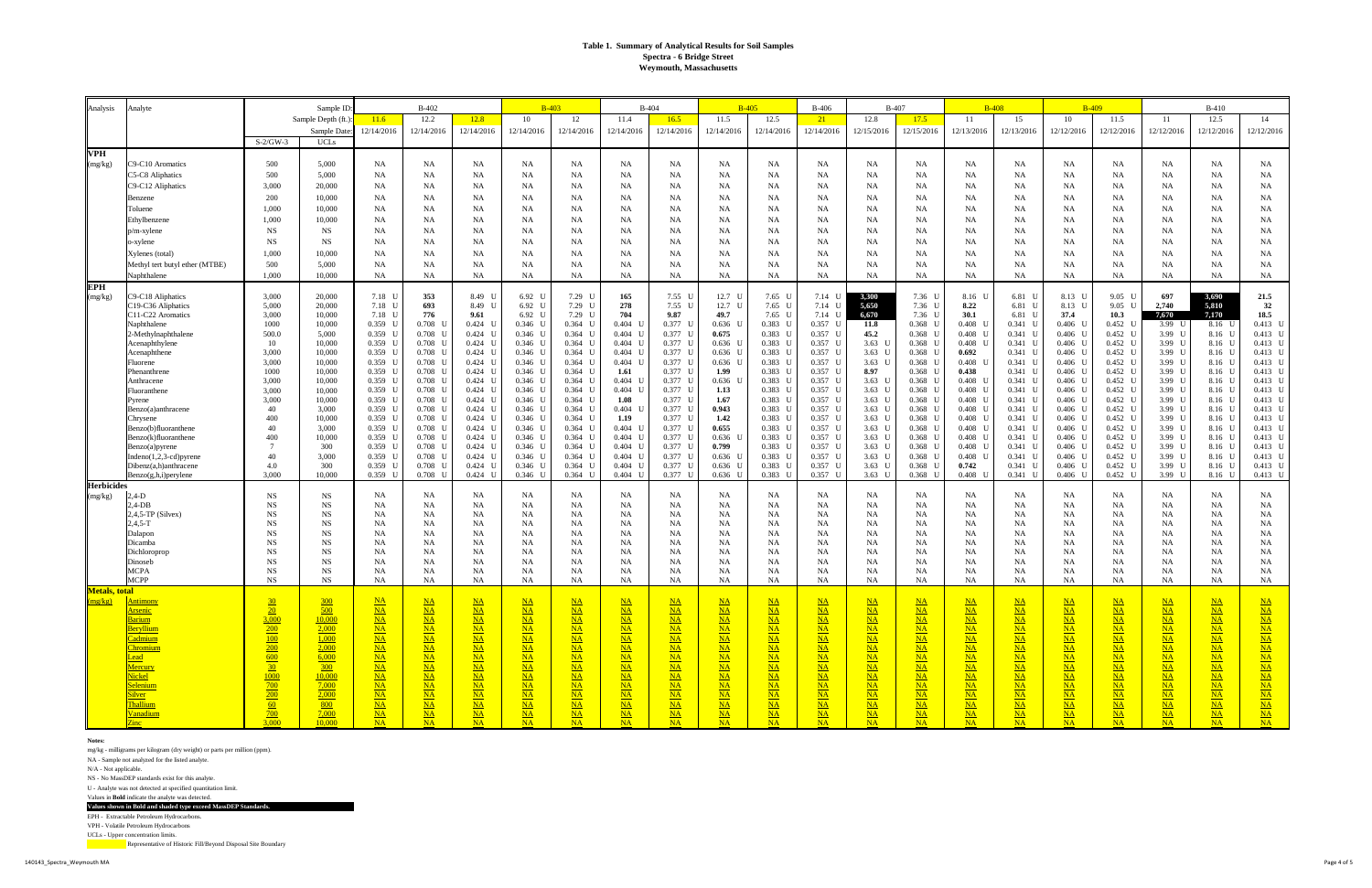#### **Notes:**

mg/kg - milligrams per kilogram (dry weight) or parts per million (ppm).

NA - Sample not analyzed for the listed analyte.

N/A - Not applicable.

NS - No MassDEP standards exist for this analyte.

U - Analyte was not detected at specified quantitation limit.

Values in **Bold** indicate the analyte was detected.

**Values shown in Bold and shaded type exceed MassDEP Standards.**

EPH - Extractable Petroleum Hydrocarbons.

VPH - Volatile Petroleum Hydrocarbons

UCLs - Upper concentration limits.

| B-415<br>Sample ID:<br>$B-411$<br><b>B-412</b><br><b>B-413</b><br>11.8<br>12.2<br>13.4<br>Sample Depth (ft.)<br>11.5<br>16<br>19<br>-11<br>23<br>11<br>15.5<br>13.4<br>11<br>15<br>12/12/2016<br>12/12/2016<br>12/12/2016<br>12/13/2016<br>12/14/2016<br>12/14/2016<br>12/13/2016<br>Sample Date:<br>12/12/2016<br>12/12/2016<br>12/13/2016<br>12/14/2016<br>12/14/2016<br>12/13/2016<br>$S-2/GW-3$<br><b>UCLs</b><br>Field Dup<br><b>VPH</b> | 11<br>15<br>12/13/2016<br>12/13/2016             |
|-----------------------------------------------------------------------------------------------------------------------------------------------------------------------------------------------------------------------------------------------------------------------------------------------------------------------------------------------------------------------------------------------------------------------------------------------|--------------------------------------------------|
|                                                                                                                                                                                                                                                                                                                                                                                                                                               |                                                  |
|                                                                                                                                                                                                                                                                                                                                                                                                                                               |                                                  |
|                                                                                                                                                                                                                                                                                                                                                                                                                                               |                                                  |
|                                                                                                                                                                                                                                                                                                                                                                                                                                               |                                                  |
| 29-C10 Aromatics<br>500<br>5,000<br><b>NA</b><br><b>NA</b><br>NA<br>NA<br>NA<br><b>NA</b><br>NA<br>NA<br>NA<br>NA<br>NA<br>NA<br>(mg/kg)<br>NA                                                                                                                                                                                                                                                                                                | <b>NA</b><br><b>NA</b>                           |
| <b>25-C8 Aliphatics</b><br>500<br>5,000<br><b>NA</b><br>NA<br>NA<br><b>NA</b><br>NA<br>NA<br><b>NA</b><br>NA<br>NA<br><b>NA</b><br>NA<br>NA<br>NA                                                                                                                                                                                                                                                                                             | NA<br>NA                                         |
| <b>NA</b><br>C9-C12 Aliphatics<br>3,000<br>20,000<br><b>NA</b><br><b>NA</b><br><b>NA</b><br>NA<br><b>NA</b><br><b>NA</b><br><b>NA</b><br><b>NA</b><br>NA<br><b>NA</b><br>NA<br><b>NA</b>                                                                                                                                                                                                                                                      | NA<br>NA                                         |
| 200<br><b>NA</b><br>NA<br>NA<br>NA<br><b>NA</b><br>10,000<br>NA<br><b>NA</b><br>NA<br>NA<br><b>NA</b><br>NA<br>NA<br>NA<br>Benzene                                                                                                                                                                                                                                                                                                            | NA<br><b>NA</b>                                  |
| NA<br>Toluene<br>1,000<br>10,000<br>NA<br><b>NA</b><br>NA<br><b>NA</b><br>NA<br>NA<br><b>NA</b><br>NA<br>NA<br>NA<br>NA<br><b>NA</b>                                                                                                                                                                                                                                                                                                          | NA<br>NA                                         |
| <b>NA</b><br>NA<br><b>NA</b><br><b>NA</b><br><b>NA</b><br>Ethylbenzene<br>1,000<br>10,000<br>NA<br><b>NA</b><br><b>NA</b><br>NA<br><b>NA</b><br><b>NA</b><br>NA<br>NA<br>NA<br>NA<br>NA<br><b>NA</b><br><b>NA</b><br><b>NS</b><br><b>NS</b><br>NA<br><b>NA</b><br>NA<br><b>NA</b><br><b>NA</b><br>NA<br><b>NA</b><br>NA                                                                                                                       | NA<br>NA<br>NA<br><b>NA</b>                      |
| p/m-xylene<br>$_{\rm NS}$<br><b>NA</b><br>NA<br>NA<br><b>NA</b><br><b>NS</b><br><b>NA</b><br>NA<br><b>NA</b><br>NA<br>NA<br><b>NA</b><br>NA<br>NA<br><b>NA</b>                                                                                                                                                                                                                                                                                | NA<br>NA                                         |
| o-xylene<br><b>NA</b><br><b>NA</b><br>Xylenes (total)<br>1,000<br>10,000<br>NA<br><b>NA</b><br><b>NA</b><br>NA<br><b>NA</b><br><b>NA</b><br><b>NA</b><br>NA<br><b>NA</b><br><b>NA</b><br><b>NA</b>                                                                                                                                                                                                                                            | NA<br>NA                                         |
| NA<br>NA<br>NA<br><b>NA</b><br><b>NA</b><br>NA<br><b>NA</b><br>Methyl tert butyl ether (MTBE)<br>500<br>5,000<br>NA<br><b>NA</b><br>NA<br><b>NA</b><br>NA<br>NA                                                                                                                                                                                                                                                                               | NA<br><b>NA</b>                                  |
| <b>NA</b><br><b>NA</b><br>Naphthalene<br>1,000<br>10,000<br><b>NA</b><br><b>NA</b><br>NA<br><b>NA</b><br>NA<br><b>NA</b><br><b>NA</b><br>NA<br>NA<br>NA<br><b>NA</b>                                                                                                                                                                                                                                                                          | NA<br><b>NA</b>                                  |
| <b>EPH</b>                                                                                                                                                                                                                                                                                                                                                                                                                                    |                                                  |
| 3,000<br>20,000<br>12.6<br>9.43 U<br>8.27 U<br>1,780<br>8.22 U<br>52.7<br>108<br>3,250<br>2,680<br>1,060<br>510<br>6.96 U<br>8.14 U<br>C9-C18 Aliphatics<br>(mg/kg)                                                                                                                                                                                                                                                                           | 7.31 U<br>6.94                                   |
| 98.4<br>256<br>175<br>5,500<br>712<br>C19-C36 Aliphatics<br>5,000<br>20,000<br>9.43 U<br>21.4<br>4,590<br>13.6<br>6,670<br>1,740<br>95.4<br>8.14 U                                                                                                                                                                                                                                                                                            | 53.8<br>7.31 U                                   |
| 246<br>9.43 U<br>21<br>192<br>256<br>5.710<br>1,890<br>866<br>C11-C22 Aromatics<br>3,000<br>10,000<br>36.5<br>6.610<br>8,790<br>114<br>8.14 U                                                                                                                                                                                                                                                                                                 | 90.9<br>7.31 U                                   |
| $0.472$ U<br>12.2 U<br>$0.411$ U<br>$0.367$ U<br>0.379 U<br>8.08 U<br>$2.3$ U<br>$0.434$ U<br>0.348 U<br>$0.407$ U<br>Naphthalene<br>1000<br>10,000<br>$0.35$ U<br>$0.414$ U<br>13.1 U                                                                                                                                                                                                                                                        | 0.344 U<br>$0.365$ U                             |
| 500.0<br>$0.35$ U<br>$0.472$ U<br>12.2 U<br>$0.367$ U<br>0.379 U<br>$2.3$ U<br>0.675<br>0.348 U<br>$0.407$ U<br>2-Methylnaphthalene<br>5,000<br>$0.414$ U<br>$0.411$ U<br>8.08 U<br>13.1 U<br>10,000<br>$0.35$ U<br>$0.472$ U<br>12.2 U<br>$0.411$ U<br>$0.367$ U<br>0.379 U<br>8.08 U<br>$2.3$ U<br>$0.434$ U<br>0.348 U<br>$0.407$ U<br>Acenaphthylene<br>10<br>$0.414$ U<br>13.1 U                                                         | $0.344$ U<br>$0.365$ U<br>$0.344$ U<br>$0.365$ U |
| 12.2 U<br>$0.367$ U<br>0.379 U<br>8.08 U<br>$2.3$ U<br>0.348 U<br>$0.407$ U<br>Acenaphthene<br>3,000<br>10,000<br>$0.35$ U<br>$0.472$ U<br>$0.414$ U<br>$0.411$ U<br>13.1 U<br>$0.434$ U                                                                                                                                                                                                                                                      | $0.344$ U<br>$0.365$ U                           |
| 3,000<br>$0.35$ U<br>$0.472$ U<br>12.2 U<br>$0.411$ U<br>$0.367$ U<br>0.379 U<br>8.08 U<br>13.1 U<br>$2.3$ U<br>$0.434$ U<br>0.348 U<br>$0.407$ U<br>Fluorene<br>10,000<br>$0.414$ U                                                                                                                                                                                                                                                          | $0.344$ U<br>$0.365$ U                           |
| $0.35$ U<br>$0.472$ U<br>12.2 U<br>$0.367$ U<br>0.379 U<br>8.08 U<br>$0.407$ U<br>Phenanthrene<br>1000<br>10,000<br>$0.414$ U<br>$0.411$ U<br>13.1 U<br>$2.3$ U<br>$0.434$ U<br>0.4                                                                                                                                                                                                                                                           | $0.365$ U<br>0.654                               |
| 3,000<br>$0.472$ U<br>12.2 U<br>$0.367$ U<br>0.379 U<br>8.08 U<br>$0.434$ U<br>0.348 U<br>$0.407$ U<br>Anthracene<br>10,000<br>$0.35$ U<br>$0.414$ U<br>$0.411$ U<br>13.1 U<br>$2.3$ U                                                                                                                                                                                                                                                        | $0.344$ U<br>$0.365$ U                           |
| 3,000<br>10,000<br>$0.35$ U<br>$0.472$ U<br>12.2 U<br>$0.411$ U<br>$0.367$ U<br>0.379 U<br>8.08 U<br>$2.3$ U<br>$0.434$ U<br>0.454<br>$0.407$ U<br>Fluoranthene<br>$0.414$ U<br>13.1 U<br>$0.35$ U<br>12.2 U<br>$0.367$ U<br>0.379 U<br>8.08 U<br>$2.3$ U<br>$0.407$ U<br>3,000<br>10,000<br>$0.472$ U<br>$0.414$ U<br>$0.411$ U<br>13.1 U<br>$0.434$ U<br>0.486<br>Pyrene                                                                    | 0.674<br>$0.365$ U<br>0.365 U<br>0.763           |
| $0.35$ U<br>$0.472$ U<br>12.2 U<br>$0.411$ U<br>$0.367$ U<br>0.379 U<br>8.08 U<br>$2.3$ U<br>$0.348$ U<br>$0.407$ U<br>40<br>3.000<br>$0.414$ U<br>13.1 U<br>0.67<br>Benzo(a)anthracene                                                                                                                                                                                                                                                       | 0.458<br>$0.365$ U                               |
| $0.472$ U<br>12.2 U<br>0.379 U<br>8.08 U<br>0.409<br>$0.407$ U<br>400<br>10,000<br>$0.35$ U<br>$0.414$ U<br>$0.411$ U<br>$0.367$ U<br>13.1 U<br>$2.3$ U<br>0.781<br>Chrysene                                                                                                                                                                                                                                                                  | 0.365 U<br>0.627                                 |
| $0.472$ U<br>12.2 U<br>$0.367$ U<br>0.379 U<br>8.08 U<br>$0.434$ U<br>0.348 U<br>$0.407$ U<br>40<br>3,000<br>$0.35$ U<br>$0.414$ U<br>$0.411$ U<br>13.1 U<br>$2.3$ U<br>Benzo(b)fluoranthene                                                                                                                                                                                                                                                  | 0.385<br>$0.365$ U                               |
| 400<br>10,000<br>$0.35$ U<br>$0.472$ U<br>12.2 U<br>$0.411$ U<br>$0.367$ U<br>0.379 U<br>8.08 U<br>$2.3$ U<br>$0.434$ U<br>0.348 U<br>$0.407$ U<br>Benzo(k)fluoranthene<br>$0.414$ U<br>13.1 U<br>$0.35$ U<br>12.2 U<br>$0.367$ U<br>0.379 U<br>$2.3$ U<br>0.348 U<br>$0.407$ U<br>300<br>$0.472$ U<br>$0.414$ U<br>$0.411$ U<br>8.08 U<br>13.1 U<br>$0.434$ U<br>$\tau$                                                                      | $0.344$ U<br>$0.365$ U<br>$0.365$ U<br>0.39      |
| Benzo(a)pyrene<br>40<br>$0.35$ U<br>$0.472$ U<br>12.2 U<br>$0.411$ U<br>$0.367$ U<br>0.379 U<br>8.08 U<br>$2.3$ U<br>$0.434$ U<br>0.348 U<br>$0.407$ U<br>3.000<br>$0.414$ U<br>13.1 U<br>$Indeno(1,2,3-cd)pyrene$                                                                                                                                                                                                                            | $0.344$ U<br>$0.365$ U                           |
| $0.35$ U<br>$0.472$ U<br>12.2 U<br>8.08 U<br>$2.3$ U<br>0.348 U<br>$0.407$ U<br>Dibenz(a,h)anthracene<br>4.0<br>300<br>$0.414$ U<br>$0.411$ U<br>$0.367$ U<br>$0.379$ U<br>13.1 U<br>$0.434$ U                                                                                                                                                                                                                                                | $0.344$ U<br>$0.365$ U                           |
| 3.000<br>$0.472$ U<br>12.2 U<br>$0.367$ U<br>0.379<br>$0.407$ U<br>Benzo(g,h,i)perylene<br>10.000<br>$0.35$ U<br>$0.414$ U<br>$0.411$ U<br>8.08 U<br>13.1 U<br>$2.3$ U<br>$0.434$ U<br>$0.348$ U                                                                                                                                                                                                                                              | 0.396<br>$0.365$ U                               |
| <b>Herbicides</b>                                                                                                                                                                                                                                                                                                                                                                                                                             |                                                  |
| $2,4-D$<br><b>NS</b><br><b>NS</b><br><b>NA</b><br><b>NA</b><br><b>NA</b><br>NA<br>NA<br><b>NA</b><br>NA<br><b>NA</b><br>NA<br>NA<br>NA<br>NA<br>NA<br>(mg/kg)<br>$2,4$ -DB<br><b>NS</b><br>$_{\rm NS}$<br><b>NA</b><br>NA<br>NA<br>NA<br><b>NA</b><br>NA<br>NA<br><b>NA</b><br><b>NA</b><br>NA<br>NA<br>NA                                                                                                                                    | NA<br><b>NA</b><br><b>NA</b><br><b>NA</b>        |
| NA<br><b>NS</b><br>NA<br>$2,4,5$ -TP (Silvex)<br><b>NS</b><br>NA<br><b>NA</b><br>NA<br>NA<br>NA<br>NA<br><b>NA</b><br>NA<br>NA<br><b>NA</b><br>NA<br><b>NA</b>                                                                                                                                                                                                                                                                                | NA<br>NA                                         |
| $2,4,5-T$<br><b>NS</b><br>$_{\rm NS}$<br>NA<br>NA<br><b>NA</b><br><b>NA</b><br>NA<br><b>NA</b><br><b>NA</b><br>NA<br><b>NA</b><br>NA<br><b>NA</b><br>NA<br>NA                                                                                                                                                                                                                                                                                 | <b>NA</b><br>NA                                  |
| <b>NS</b><br>$_{\rm NS}$<br>NA<br><b>NA</b><br>Dalapon<br>NA<br><b>NA</b><br>NA<br><b>NA</b><br>NA<br><b>NA</b><br><b>NA</b><br><b>NA</b><br>NA<br><b>NA</b><br>NA                                                                                                                                                                                                                                                                            | <b>NA</b><br><b>NA</b>                           |
| Dicamba<br><b>NS</b><br><b>NS</b><br><b>NA</b><br><b>NA</b><br>NA<br><b>NA</b><br><b>NA</b><br><b>NA</b><br><b>NA</b><br><b>NA</b><br>NA<br><b>NA</b><br><b>NA</b><br>NA<br>NA                                                                                                                                                                                                                                                                | <b>NA</b><br><b>NA</b>                           |
| Dichloroprop<br><b>NS</b><br>$_{NS}$<br>NA<br>NA<br>NA<br>NA<br>NA<br>NA<br>NA<br><b>NA</b><br>NA<br><b>NA</b><br><b>NA</b><br>NA<br>NA<br>Dinoseb<br><b>NS</b><br><b>NS</b><br>NA<br><b>NA</b><br>NA<br>NA<br>NA<br>NA<br><b>NA</b><br><b>NA</b><br>NA<br><b>NA</b><br>NA<br>NA<br><b>NA</b>                                                                                                                                                 | NA<br>NA<br>NA<br><b>NA</b>                      |
| <b>MCPA</b><br><b>NS</b><br><b>NS</b><br>NA<br>NA<br><b>NA</b><br><b>NA</b><br>NA<br>NA<br><b>NA</b><br>NA<br><b>NA</b><br><b>NA</b><br><b>NA</b><br>NA<br>NA                                                                                                                                                                                                                                                                                 | <b>NA</b><br>NA                                  |
| <b>MCPP</b><br><b>NS</b><br><b>NS</b><br>NA<br>NA<br><b>NA</b><br>NA<br><b>NA</b><br><b>NA</b><br><b>NA</b><br>NA<br>NA<br>NA<br>NA<br><b>NA</b><br>NA                                                                                                                                                                                                                                                                                        | NA<br>NA                                         |
| <b>Metals</b> , total                                                                                                                                                                                                                                                                                                                                                                                                                         |                                                  |
| $NA$<br>$NA$<br>$\underline{NA}$<br>$\underline{\mathbf{NA}}$<br>$\frac{30}{2}$<br>$\underline{\mathbf{NA}}$<br>$NA$<br>NA<br>$NA$<br>$NA$<br>$NA$<br>$NA$<br>$\frac{300}{2}$<br>$NA$<br>(mg/kg)<br><u>Antimony</u><br>$\underline{\mathbf{NA}}$                                                                                                                                                                                              | $\underline{NA}$                                 |
| 20<br>500<br>$NA$<br>$NA$<br>$NA$<br>$NA$<br>$NA$<br>$NA$<br>$NA$<br>$NA$<br>$NA$<br>$NA$<br>$NA$<br>$NA$<br>$NA$<br><u>Arsenic</u><br>3,000<br>$NA$<br>$NA$<br>$\underline{\mathbf{NA}}$<br>Barium<br>10,000<br>$NA$<br>$NA$<br>$NA$<br>MA                                                                                                                                                                                                   | $NA$<br>$NA$<br>$NA$                             |
| $NA$<br>$NA$<br>$NA$<br>$NA$<br>$NA$<br>$NA$<br>$NA$<br>$NA$<br>$\underline{NA}$<br>$NA$<br>$\underline{NA}$<br>Beryllium<br>200<br>2,000<br>NA<br>$NA$<br>NA<br>$NA$<br>NA<br>$NA$<br>$NA$<br>NA                                                                                                                                                                                                                                             | $NA$<br>$NA$<br>$NA$                             |
| $NA$<br>$NA$<br>$\underline{\mathbf{NA}}$<br>Cadmium<br>100<br>1,000<br>NA<br>$NA$<br>$NA$<br>$NA$<br>$NA$<br>NA<br>$NA$<br>NA<br>$NA$<br>$NA$                                                                                                                                                                                                                                                                                                | $NA$<br>NA                                       |
| 200<br>$\underline{NA}$<br>$NA$<br>$\underline{\mathbf{NA}}$<br>2,000<br>$NA$<br>$NA$<br>$NA$<br>NA<br>$NA$<br>$NA$<br>$NA$<br>$NA$<br>$NA$<br>$NA$<br><u>Chromium</u>                                                                                                                                                                                                                                                                        | $NA$<br>$NA$                                     |
| $NA$<br>$NA$<br>$NA$<br>Lead<br>600<br>6,000<br>$NA$<br>$NA$<br>$NA$<br>$NA$<br>$NA$<br>$NA$<br>NA<br>$NA$<br>$NA$<br>$NA$                                                                                                                                                                                                                                                                                                                    | $NA$<br>$NA$                                     |
| $\frac{30}{2}$<br>300<br>$NA$<br>$NA$<br>$NA$<br>$NA$<br>$NA$<br>$NA$<br>$NA$<br>$NA$<br>Mercury<br>$NA$<br>$NA$<br>$NA$<br>$NA$<br>$NA$<br>$NA$<br>$NA$<br>$NA$<br>$NA$<br>$\underline{NA}$<br>Nickel<br>1000<br>10,000<br>NA<br>$NA$<br>NA<br>$NA$<br>$NA$<br>$NA$<br>$NA$                                                                                                                                                                  | $NA$<br>$NA$<br>$NA$<br>$NA$                     |
| $NA$<br>700<br>$NA$<br>$NA$<br>$\underline{\mathbf{NA}}$<br><b>Selenium</b><br>7,000<br>NA<br>$NA$<br>$NA$<br>NA<br>NA<br>$NA$<br>NA<br>$NA$<br>$NA$<br>$NA$                                                                                                                                                                                                                                                                                  | $NA$<br>$NA$                                     |
| 200<br>$NA$<br>$\underline{NA}$<br>$NA$<br>$\underline{NA}$<br>Silver<br>2,000<br>$NA$<br>$NA$<br>NA<br>$NA$<br>$NA$<br>$NA$<br>$NA$<br>$NA$<br>$NA$                                                                                                                                                                                                                                                                                          | $NA$<br>$NA$                                     |
| $NA$<br>$NA$<br><b>Thallium</b><br>60<br>800<br>$NA$<br>$NA$<br>$NA$<br>$NA$<br>$NA$<br>$NA$<br>$NA$<br>$NA$<br>$NA$<br>$NA$<br>$NA$                                                                                                                                                                                                                                                                                                          | $NA$<br>$NA$                                     |
| $\frac{700}{ }$<br>7,000<br>$NA$<br>$NA$<br>$NA$<br>$NA$<br>$NA$<br>$\frac{\text{NA}}{\text{NA}}$<br>$NA$<br>$\underline{\mathbf{NA}}$<br><u>Vanadium</u><br>$NA$<br>$NA$<br>$NA$<br>$NA$<br>$NA$<br>NA<br>$\overline{\text{Zinc}}$<br>3.000<br>10,000<br><b>NA</b><br>NA<br>NA<br><b>NA</b><br>NA<br>NA<br>NA<br><b>NA</b><br><b>NA</b><br><b>NA</b><br><b>NA</b>                                                                            | $NA$<br>$\underline{NA}$<br>NA<br>NA             |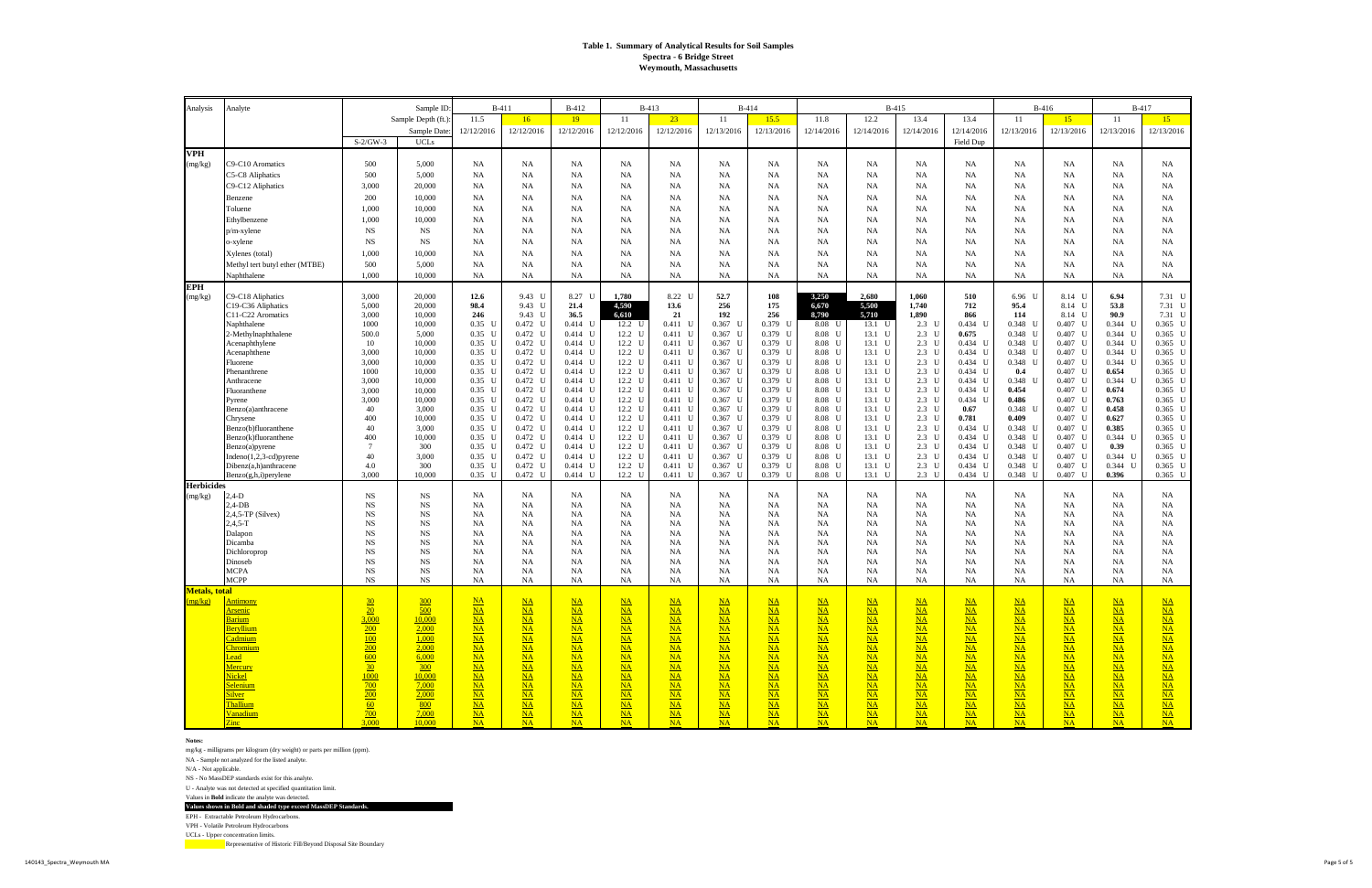#### **Table 2. Summary of Analytical Results for Soil Samples -- >3 Foot Depth Interval Spectra - 6 Bridge Street Weymouth, Massachusetts**

| Analysis   | Analyte              |            |            | Sample ID          | <b>B105</b>    | <b>B/MW 201</b> | <b>B-317</b> | <b>B-402</b> | $B-404$    | $B-407$        |                | $B-410$    |            | $B-411$           | $B-413$        | $B-414$   |                   | $B-415$          |            | $B-416$    | <b>B-417</b> |
|------------|----------------------|------------|------------|--------------------|----------------|-----------------|--------------|--------------|------------|----------------|----------------|------------|------------|-------------------|----------------|-----------|-------------------|------------------|------------|------------|--------------|
|            |                      |            |            | Sample Depth (ft.) | $14 - 17$      | $10-12$         | 13.0         | 12.2         | 11.4       | 12.8           |                | 12.5       | 14         | 11.5              | 11             | 11        | 11.8              | 12.2             | 13.4       | 11         |              |
|            |                      |            |            | Sample Date:       | 4/12/2016      | 5/12/2016       | 10/12/2016   | 12/14/2016   | 12/14/2016 | 2/15/2016      | 12/12/2016     | 12/12/2016 | 12/12/2016 | 12/12/2016        | 12/12/2016     | 2/13/2016 | 12/14/2016        | 12/14/2016       | 12/14/2016 | 12/13/2016 | 12/13/2016   |
|            |                      | $S-1/GW-2$ | $S-1/GW-3$ | <b>UCLs</b>        |                | combo           |              |              |            |                |                |            |            |                   |                |           |                   |                  | combo      |            |              |
| <b>VPH</b> |                      |            |            |                    |                |                 |              |              |            |                |                |            |            |                   |                |           |                   |                  |            |            |              |
| (mg/kg)    | C9-C10 Aromatics     | 100        | 100        | 5,000              | 45             | <b>NA</b>       | 140          | NA           | <b>NA</b>  | <b>NA</b>      | NA             | <b>NA</b>  | <b>NA</b>  | NA                | <b>NA</b>      | NA        | <b>NA</b>         | NA               | NA         | NA         | NA           |
|            | C9-C12 Aliphatics    | 1,000      | 1,000      | 20,000             | 12.5           | <b>NA</b>       | 163          | NA           | NA         | <b>NA</b>      | NA             |            | NA         | NA                | NA             | <b>NA</b> | NA                |                  | NA         | NA         | NA.          |
| <b>EPH</b> |                      |            |            |                    |                |                 |              |              |            |                |                |            |            |                   |                |           |                   |                  |            |            |              |
| (mg/kg)    | C9-C18 Aliphatics    | 1.000      | 1,000      | 20,000             | 4,570          | 747.5           | 3.740        | 353          | 165        | 3,300          | 697            | 3,690      | 21.5       | 12.6              | 1,780          | 52.7      | 3,250             | 2,680            | 1,060      | $6.96-1$   | 6.94         |
|            | C19-C36 Aliphatics   | 3.000      | 3,000      | 20,000             | 9.110          | 3,785           | 6,140        | 693          | 278        | 5,650          | 2,740          | 5,810      | 32         | 98.4              | 4,590          | 256       | 6,670             | 5,500            | 1,740      | 95.4       | 53.8         |
|            | C11-C22 Aromatics    | 1.000      | 1.000      | 10.000             | 9,070          | 2,875           | 5,970        | 776          | 704        | 6,670          | 7,670          | 7.170      | 18.5       | 246               | 6,610          | 192       | 8,790             | 5,710            | 1,890      | 114        | 90.9         |
|            | Naphthalene          |            | 500        | 10,000             | 1.0            | 1.007           | $0.995$ U    | 0.708        | $0.404$ U  | 11.8           | 3.99           | 8.16 U     | $0.413$ I  | 0.35 <sub>l</sub> | $12.2 \quad 1$ | 0.367     | 8.08              | $13.1$ U         | 1.367      | 0.348      | $0.344$ U    |
|            | 2-Methylnaphthalene  |            | 300        | 5,000              | $7.41 \quad U$ | 1.007           | 3.86 U       | 0.708        | 0.404      | 45.2           | 3.99 $\bar{C}$ | 8.16 U     | $0.413$ U  | 0.35 <sub>l</sub> | $12.2 \quad U$ | 0.367     | 8.08 U            | $13.1$ U         | 0.9125     | $0.348$ I  | $0.344$ U    |
|            | Phenanthrene         | 500        | 500        | 10,000             | 7.41 U         | $1.007$ L       | 3.86 U       | 0.708        | 1.61       | 8.97           | 3.99 $I$       | 8.16 U     | $0.413$ U  | $0.35\quad$       | $12.2 \quad L$ | $0.367$ I | 8.08 <sub>l</sub> | $13.1 \text{ U}$ | 1.367      | 0.4        | 0.654        |
|            | Fluoranthene         | 1000       | 1000       | 10,000             | 7.41 U         | $1.007$ L       | 3.86 U       | 0.708        | $0.404$ U  | 3.63 $\bar{C}$ | 3.99 $I$       | 8.16 U     | $0.413$ U  | 0.35 <sub>l</sub> | $12.2 \quad L$ | $0.367$ L | 8.08 <sub>l</sub> | 13.1 U           | 1.367      | 0.454      | 0.674        |
|            | Pyrene               | 1,000      | 1,000      | 10,000             | 7.41 U         | 1.007 U         | 3.86 U       | 0.708        | 1.08       | $3.63 \quad U$ | 3.99 U         | 8.16 L     | $0.413$ U  | 0.35 <sub>l</sub> | $12.2 \quad U$ | $0.367$ L | 8.08 <sub>l</sub> | 13.1 U           | 1.367      | 0.486      | 0.763        |
|            | Benzo(a)anthracene   |            |            | 3,000              | $7.41 \quad U$ | $1.007$ L       | 3.86 U       | 0.708        | $0.404$ U  | $3.63$ U       | 3.99 U         | 8.16 U     | $0.413$ U  | $0.35\quad$       | $12.2 \quad U$ | $0.367$ L | 8.08 U            | 13.1 U           | 0.91       | 0.348      | 0.458        |
|            | Chrysene             |            |            | 10,000             | $7.41 \quad U$ | 1.007 U         | 3.86 U       | 0.708        | 1.19       | $3.63 \quad U$ | 3.99 U         | 8.16 U     | $0.413$ U  | 0.35 <sub>l</sub> | $12.2 \quad 1$ | $0.367$ L | 8.08 <sub>l</sub> | $13.1$ U         | 0.9655     | 0.409      | 0.627        |
|            | Benzo(b)fluoranthene |            |            | 3,000              | $7.41 \quad U$ | $1.007$ L       | 3.86 U       | 0.708        | $0.404$ U  | 3.63 $\bar{C}$ | 3.99 $I$       | 8.16 U     | $0.413$ I  | 0.35 <sub>l</sub> | $12.2 \quad 1$ | $0.367$ I | 8.08 U            | 13.1 U           | 1.367      | 0.348      | 0.385        |
|            | Benzo(a)pyrene       |            |            | 300                | $7.41 \quad U$ | $1.007$ I       | 3.86 U       | 0.708        | $0.404$ U  | $3.63 \quad U$ | 3.99 $\bar{C}$ | 8.16 U     | $0.413$ I  | 0.35 <sub>l</sub> | $12.2 \quad U$ | 0.367     | 8.08 U            | $13.1 \quad U$   | 1.367      | $0.348$ U  | 0.39         |
|            | Benzo(g,h,i)perylene | 1.000      | 1.000      | 10.000             | 7.41           | 1.007           | 3.86         | 0.708        | 0.404      | 3.63           | 3.99           | 8.16 U     | 0.413      | 0.35 <sub>l</sub> | $12.2 \quad L$ | 0.367     | 8.08              | 13.1             | 1.367      | 0.348      | 0.396        |

**Notes:**

mg/kg - milligrams per kilogram (dry weight) or parts per million (ppm).

NA - Sample not analyzed for the listed analyte.

N/A - Not applicable.

NS - No MassDEP standards exist for this analyte. U - Analyte was not detected at specified quantitation limit.

Values in **Bold** indicate the analyte was detected.

**Values shown in Bold and shaded type exceed MassDEP S-1 standards.**

EPH - Extractable Petroleum Hydrocarbons.

VPH - Volatile Petroleum Hydrocarbons

UCLs - Upper concentration limits.